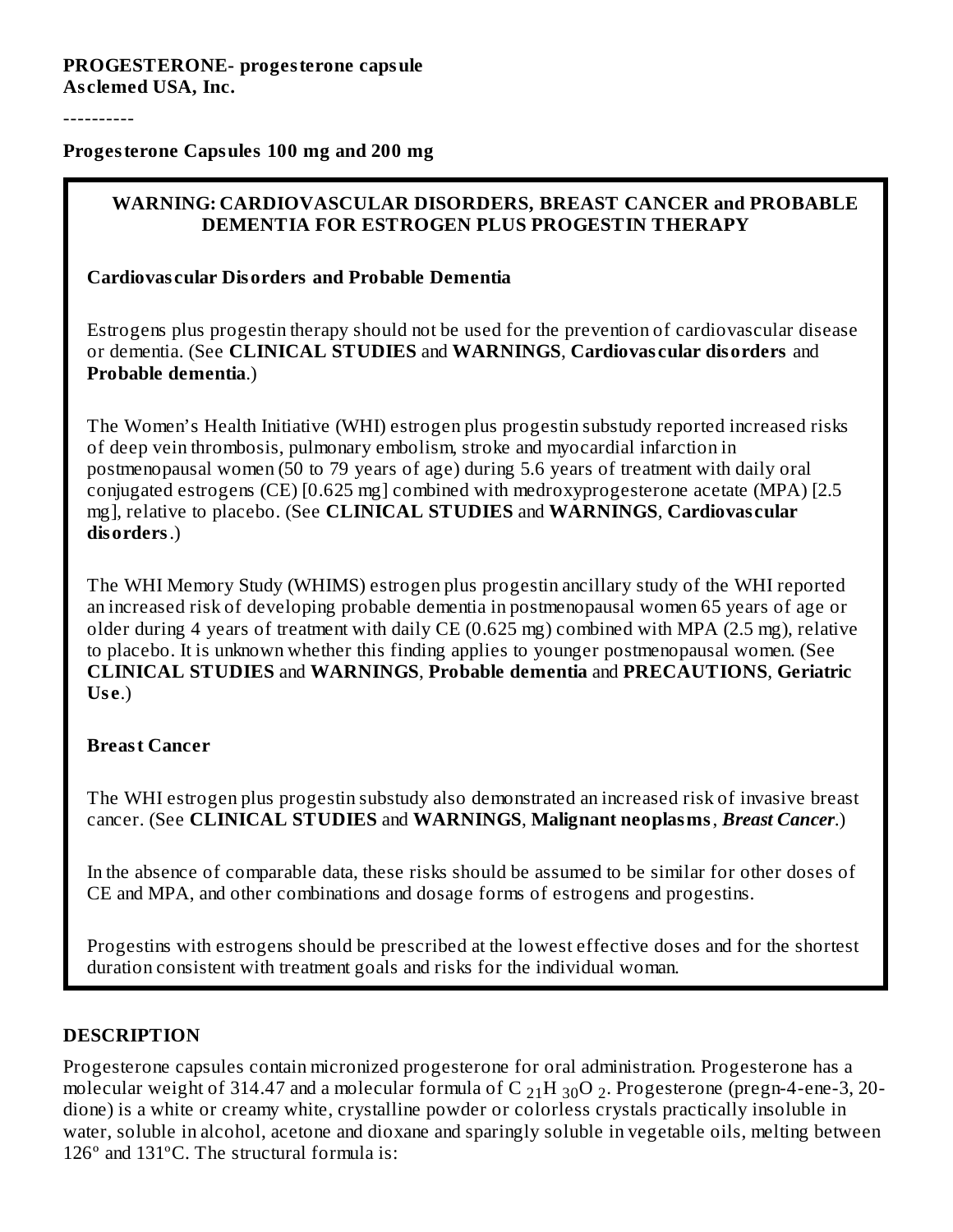

Progesterone is synthesized from a starting material from a plant source and is chemically identical to progesterone of human ovarian origin. Progesterone capsules are available in multiple strengths to afford dosage flexibility for optimum management. Progesterone capsules contain 100 mg or 200 mg micronized progesterone USP.

The inactive ingredients for progesterone capsules include: gelatin, glycerin, hypromellose, iron oxide black, lecithin, peanut oil, propylene glycol, titanium dioxide.

# **CLINICAL PHARMACOLOGY**

Progesterone capsules are an oral dosage form of micronized progesterone which is chemically identical to progesterone of ovarian origin. The oral bioavailability of progesterone is increased through micronization.

#### **Pharmacokinetics**

#### **A. Absorption**

After oral administration of progesterone as a micronized soft-gelatin capsule formulation, maximum serum concentrations were attained within 3 hours. The absolute bioavailability of micronized progesterone is not known. Table 1 summarizes the mean pharmacokinetic parameters in postmenopausal women after five oral daily doses of progesterone capsules 100 mg as a micronized soft-gelatin capsule formulation.

|                                    |                              | <b>Progesterone Capsules Daily Dose</b> |                   |
|------------------------------------|------------------------------|-----------------------------------------|-------------------|
| Parameter                          | $100$ mg                     | $200$ mg                                | $300$ mg          |
| $C_{\text{max}}$ (ng/mL)           | $17.3 \pm 21.9$ <sup>a</sup> | $38.1 \pm 37.8$                         | $60.6 \pm 72.5$   |
| $T_{\text{max}}$ (hr)              | $1.5 \pm 0.8$                | $2.3 \pm 1.4$                           | $1.7 \pm 0.6$     |
| $AUC_{(0-10)}$ (ng $\times$ hr/mL) | $43.3 \pm 30.8$              | $101.2 \pm 66.0$                        | $175.7 \pm 170.3$ |

#### **TABLE 1. Pharmacokinetic Parameters of Progesterone Capsules**

 $\overline{a}$  Mean  $\pm$  S.D.

Serum progesterone concentrations appeared linear and dose proportional following multiple dose administration of progesterone capsules 100 mg over the dose range 100 mg per day to 300 mg per day in postmenopausal women. Although doses greater than 300 mg per day were not studied in females, serum concentrations from a study in male volunteers appeared linear and dose proportional between 100 mg per day and 400 mg per day. The pharmacokinetic parameters in male volunteers were generally consistent with those seen in postmenopausal women.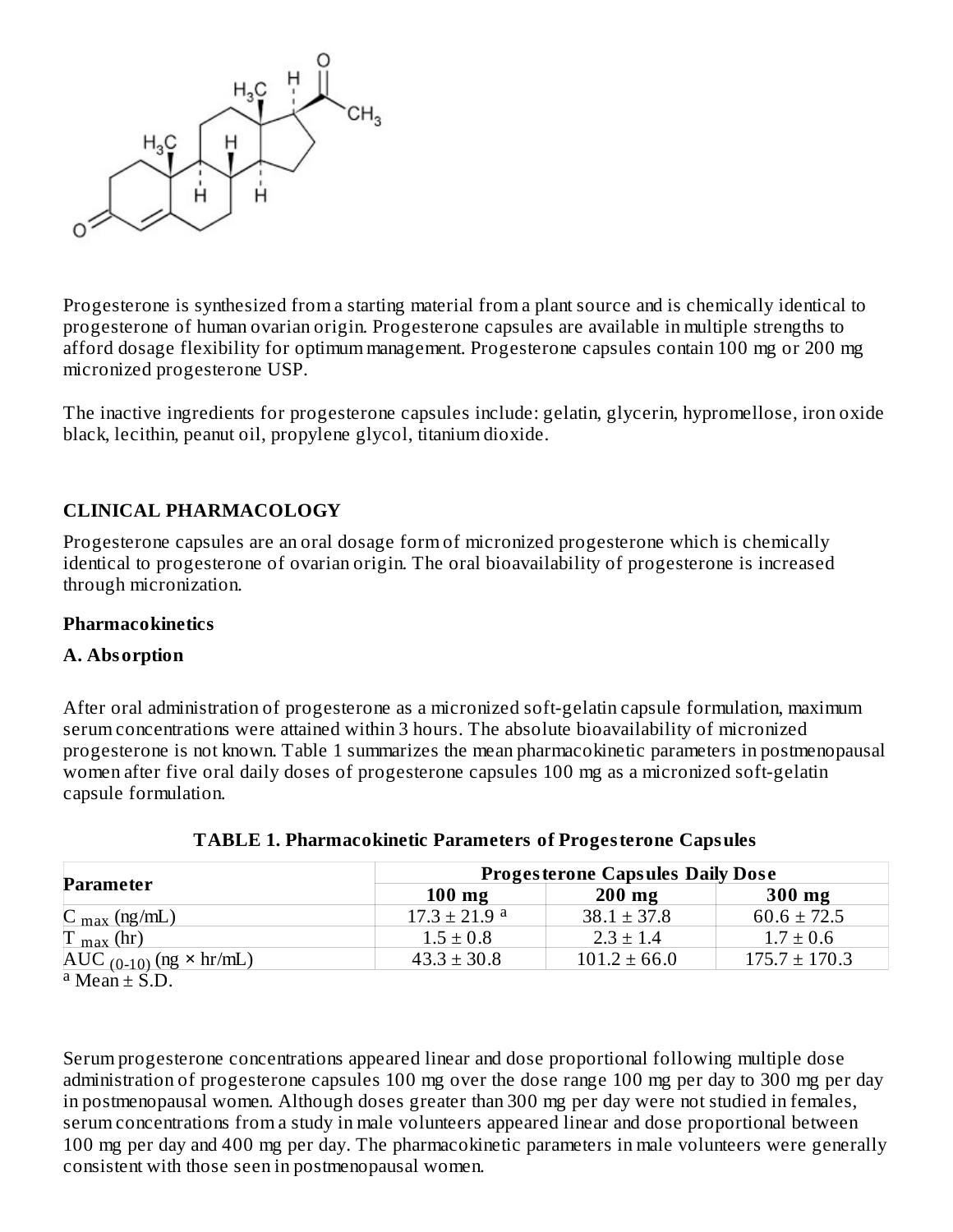#### **B. Distribution**

Progesterone is approximately 96 percent to 99 percent bound to serum proteins, primarily to serum albumin (50 to 54 percent) and transcortin (43 to 48 percent).

#### **C. Metabolism**

Progesterone is metabolized primarily by the liver largely to pregnanediols and pregnanolones. Pregnanediols and pregnanolones are conjugated in the liver to glucuronide and sulfate metabolites. Progesterone metabolites which are excreted in the bile may be deconjugated and may be further metabolized in the intestine via reduction, dehydroxylation, and epimerization.

#### **D. Excretion**

The glucuronide and sulfate conjugates of pregnanediol and pregnanolone are excreted in the bile and urine. Progesterone metabolites are eliminated mainly by the kidneys. Progesterone metabolites which are excreted in the bile may undergo enterohepatic recycling or may be excreted in the feces.

#### **E. Special Populations**

The pharmacokinetics of progesterone capsules have not been assessed in low body weight or obese patients.

*Hepatic Insufficiency:* The effect of hepatic impairment on the pharmacokinetics of progesterone capsules has not been studied.

*Renal Insufficiency:* The effect of renal impairment on the pharmacokinetics of progesterone capsules has not been studied.

#### **F. Food–Drug Interaction**

Concomitant food ingestion increased the bioavailability of progesterone capsules relative to a fasting state when administered to postmenopausal women at a dose of 200 mg.

# **G. Drug Interactions**

The metabolism of progesterone by human liver microsomes was inhibited by ketoconazole (IC  $_{50}$  <0.1  $\,$ µM). Ketoconazole is a known inhibitor of cytochrome P450 3A4, hence these data suggest that ketoconazole or other known inhibitors of this enzyme may increase the bioavailability of progesterone. The clinical relevance of the *in vitro* findings is unknown.

Coadministration of conjugated estrogens and progesterone capsules to 29 postmenopausal women over a 12-day period resulted in an increase in total estrone concentrations (C  $_{\rm max}$  3.68 ng/mL to 4.93 ng/mL) and total equilin concentrations (C  $_{\rm max}$  2.27 ng/mL to 3.22 ng/mL) and a decrease in circulating 17 $\beta$ estradiol concentrations (C  $_{\rm max}$  0.037 ng/mL to 0.030 ng/mL). The half-life of the conjugated estrogens was similar with coadministration of progesterone capsules. Table 2 summarizes the pharmacokinetic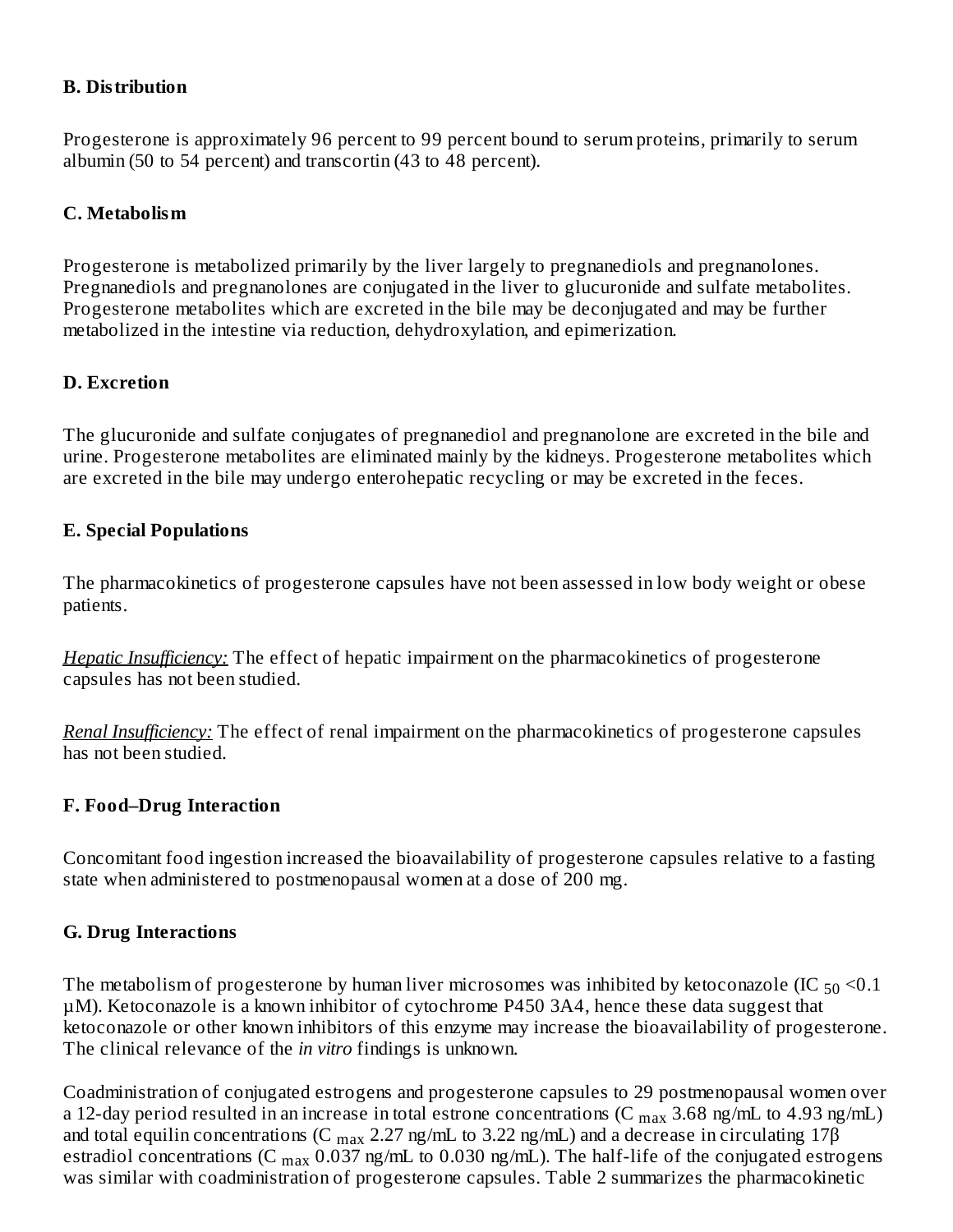# **TABLE 2. Mean (± S.D.) Pharmacokinetic Parameters for Estradiol, Estrone, and Equilin Following Coadministration of Conjugated Estrogens 0.625 mg and Progesterone Capsules 200 mg for 12 Days to Postmenopausal Women**

|                            |                                  | <b>Conjugated Estrogens</b>                                |                                     |                                    | <b>Conjugated Estrogens plus</b><br><b>Progesterone Capsules</b> |                                       |
|----------------------------|----------------------------------|------------------------------------------------------------|-------------------------------------|------------------------------------|------------------------------------------------------------------|---------------------------------------|
| Drug                       | $C_{max}$<br>(ng/mL)             | $\left  \Gamma_{\text{max}}\left(\text{hr}\right) \right $ | AUC $(0-24h)$<br>$(ng \times h/mL)$ | $C_{max}$<br>(ng/mL)               | $T_{max}$ (hr)                                                   | $AUC_{(0-24h)}$<br>$(ng \times h/mL)$ |
| Estradiol                  | $0.037 \pm 0.048$ 12.7 $\pm$ 9.1 |                                                            | $0.676 \pm 0.737$                   | $0.030 \pm 0.032$ 17.32 $\pm$ 1.21 |                                                                  | $0.561 \pm 0.572$                     |
| Estrone Total <sup>a</sup> | $3.68 \pm 1.55$                  | $10.6 \pm 6.8$                                             | $61.3 \pm 26.36$                    | $4.93 \pm 2.07$                    | $7.5 \pm 3.8$                                                    | $85.9 \pm 41.2$                       |
| Equilin Total $a$          | $2.27 \pm 0.95$                  | $6.0 \pm 4.0$                                              | $28.8 \pm 13.0$                     | $3.22 \pm 1.13$                    | $5.3 \pm 2.6$                                                    | $38.1 \pm 20.2$                       |

<sup>a</sup> Total estrogens is the sum of conjugated and unconjugated estrogen.

# **CLINICAL STUDIES**

#### **Effects on the endometrium**

In a randomized, double-blind clinical trial, 358 postmenopausal women, each with an intact uterus, received treatment for up to 36 months. The treatment groups were: progesterone capsules at the dose of 200 mg per day for 12 days per 28-day cycle in combination with conjugated estrogens 0.625 mg per day (n=120); conjugated estrogens 0.625 mg per day only (n=119); or placebo (n=119). The subjects in all three treatment groups were primarily Caucasian women (87 percent or more of each group). The results for the incidence of endometrial hyperplasia in women receiving up to 3 years of treatment are shown in Table 3. A comparison of the progesterone capsules plus conjugated estrogens treatment group to the conjugated estrogens only group showed a significantly lower rate of hyperplasia (6 percent combination product versus 64 percent estrogen alone) in the progesterone capsules plus conjugated estrogens treatment group throughout 36 months of treatment.

| <b>Endometrial Diagnosis</b> |                              |                                                                       |                                            | <b>Treatment Group</b>                               |                                            |                    |
|------------------------------|------------------------------|-----------------------------------------------------------------------|--------------------------------------------|------------------------------------------------------|--------------------------------------------|--------------------|
|                              | <b>Progesterone</b>          | Conjugated<br>Estrogens $0.625$ mg +<br>Capsules 200 mg<br>(cyclical) |                                            | <b>Conjugated Estrogens</b><br>$0.625$ mg<br>(alone) |                                            | <b>Placebo</b>     |
|                              | <b>Number</b><br>of patients | $%$ of<br>patients                                                    | <b>Number</b><br><sub>of</sub><br>patients | $%$ of patients                                      | <b>Number</b><br><sub>of</sub><br>patients | $%$ of<br>patients |
|                              | $n = 117$                    |                                                                       |                                            | $n = 115$                                            |                                            | $n = 116$          |
| HYPERPLASIA <sup>a</sup>     |                              | 6                                                                     | 74                                         | 64                                                   | 3                                          | 3                  |
| Adenocarcinoma               |                              |                                                                       | $\theta$                                   | $\Omega$                                             |                                            |                    |
| Atypical hyperplasia         |                              |                                                                       | 14                                         | 12                                                   |                                            |                    |
| Complex hyperplasia          |                              |                                                                       | 27                                         | 23                                                   |                                            |                    |
| Simple hyperplasia           | 6                            |                                                                       | 33                                         | 29                                                   |                                            |                    |

#### **TABLE 3. Incidence of Endometrial Hyperplasia in Women Receiving 3 Years of Treatment**

<sup>a</sup> Most advanced result to least advanced result:

Adenocarcinoma > atypical hyperplasia > complex hyperplasia > simple hyperplasia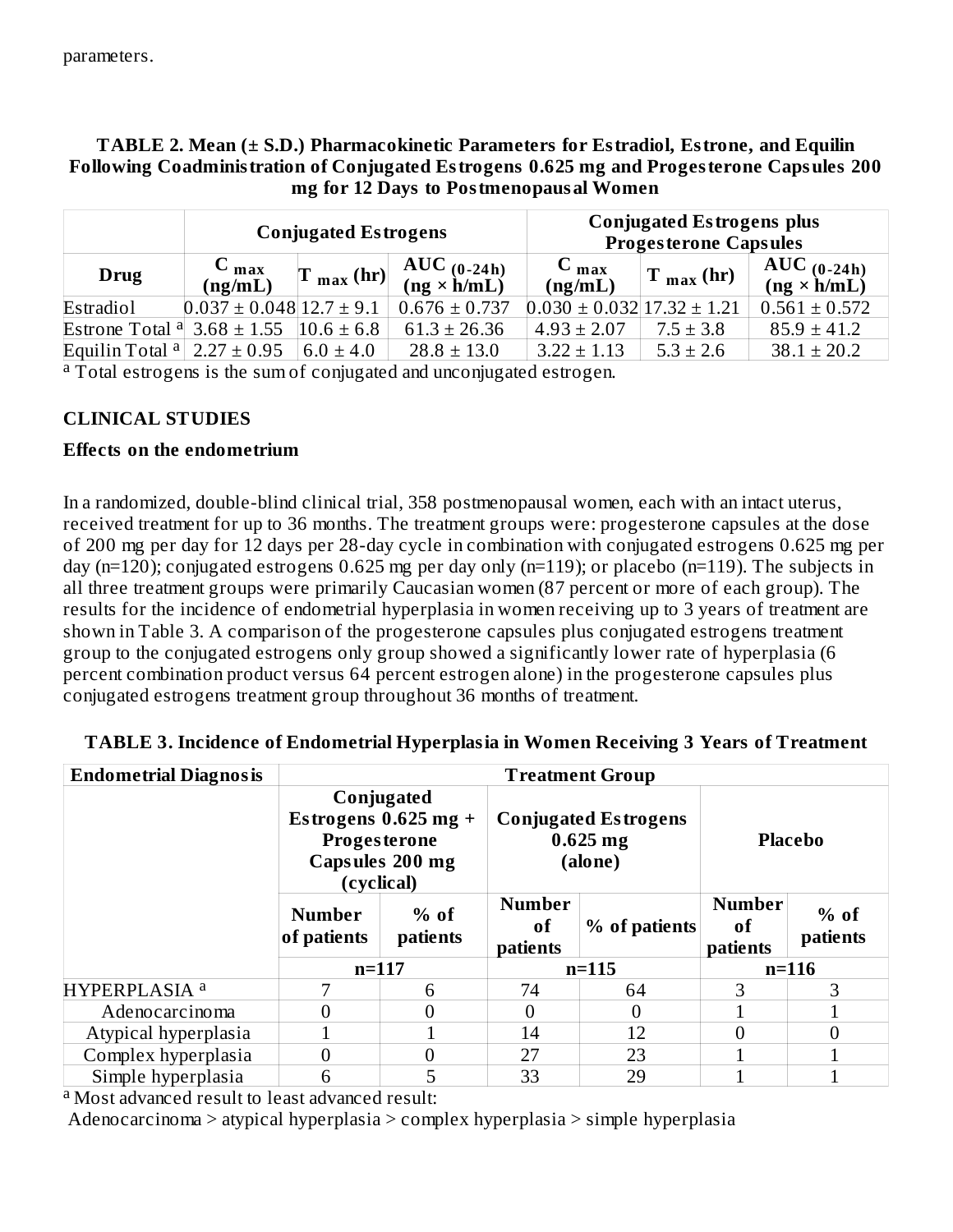The times to diagnosis of endometrial hyperplasia over 36 months of treatment are shown in Figure 1.

This figure illustrates graphically that the proportion of patients with hyperplasia was significantly greater for the conjugated estrogens group (64 percent) compared to the conjugated estrogens plus progesterone capsules group (6 percent).



# **Figure 1. Time to Hyperplasia in Women Receiving up to 36 Months of Treatment**

The discontinuation rates due to hyperplasia over the 36 months of treatment are as shown in Table 4. For any degree of hyperplasia, the discontinuation rate for patients who received conjugated estrogens plus progesterone capsules was similar to that of the placebo only group, while the discontinuation rate for patients who received conjugated estrogens alone was significantly higher. Women who permanently discontinued treatment due to hyperplasia were similar in demographics to the overall study population.

| <b>Most Advanced</b><br><b>Biopsy Result</b><br><b>Through 36 Months</b><br>of Treatment |                                                                      | <b>Treatment Group</b>                 |          |                |          |
|------------------------------------------------------------------------------------------|----------------------------------------------------------------------|----------------------------------------|----------|----------------|----------|
|                                                                                          | Conjugated Estrogens +<br><b>Progesterone Capsules</b><br>(cyclical) | <b>Conjugated Estrogens</b><br>(alone) |          | <b>Placebo</b> |          |
|                                                                                          | $n=120$                                                              | $n = 119$                              |          | $n = 119$      |          |
|                                                                                          | Number of<br>% of patients                                           | Number of                              | $%$ of   | Number of      | $%$ of   |
|                                                                                          | patients                                                             | patients                               | patients | patients       | patients |

**TABLE 4. Dis continuation Rate Due to Hyperplasia Over 36 Months of Treatment**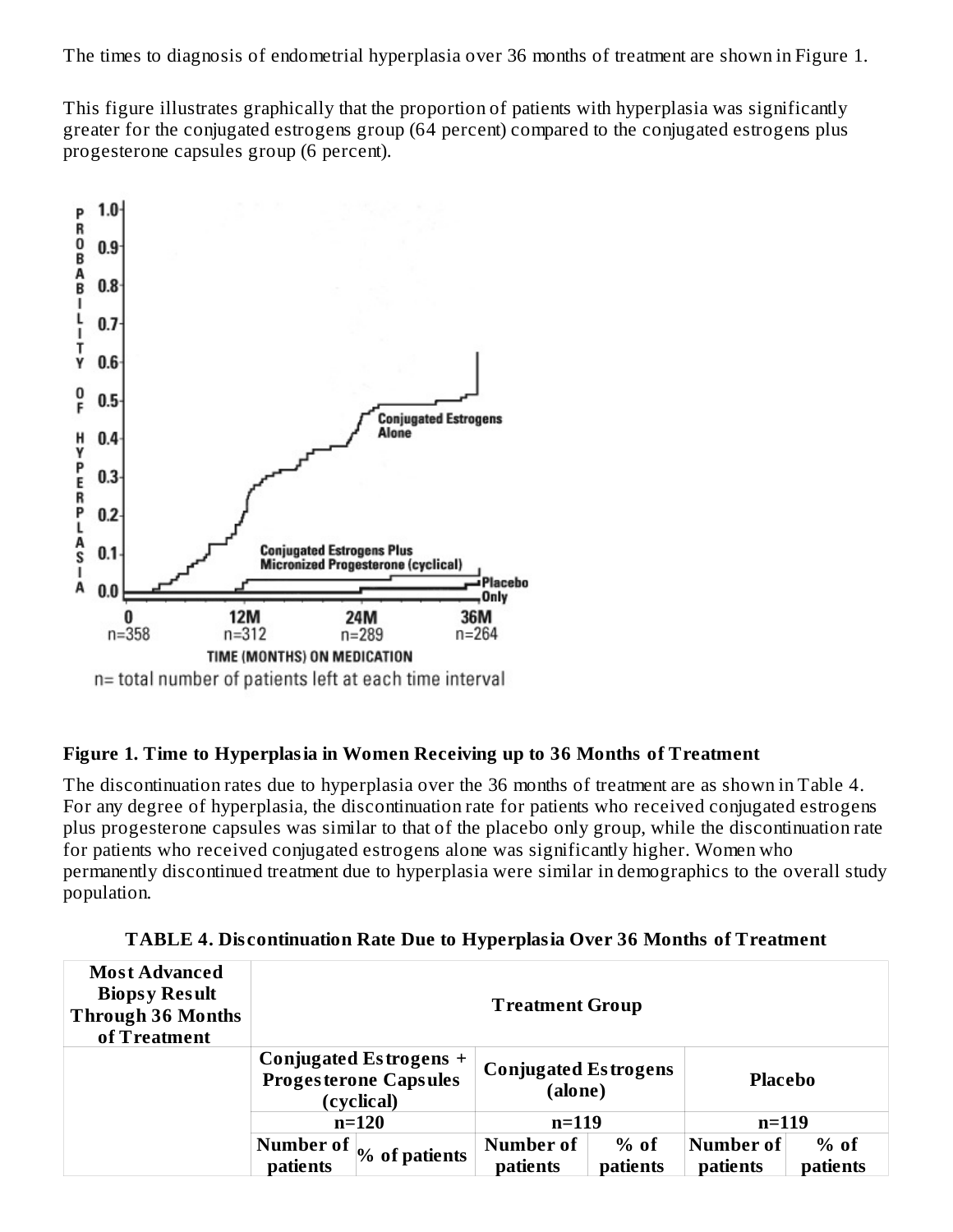| Adenocarcinoma       |  |  |  |
|----------------------|--|--|--|
| Atypical hyperplasia |  |  |  |
| Complex hyperplasia  |  |  |  |
| Simple hyperplasia   |  |  |  |

# **Effects on s econdary amenorrhea**

In a single-center, randomized, double-blind clinical study that included premenopausal women with secondary amenorrhea for at least 90 days, administration of 10 days of progesterone capsules therapy resulted in 80 percent of women experiencing withdrawal bleeding within 7 days of the last dose of progesterone capsules, 300 mg per day (n=20), compared to 10 percent of women experiencing withdrawal bleeding in the placebo group (n=21).

In a multicenter, parallel-group, open label, postmarketing dosing study that included premenopausal women with secondary amenorrhea for at least 90 days, administration of 10 days of progesterone capsules during two 28-day treatment cycles, 300 mg per day (n=107) or 400 mg per day (n=99), resulted in 73.8 percent and 76.8 percent of women, respectively, experiencing withdrawal bleeding.

The rate of secretory transformation was evaluated in a multicenter, randomized, double-blind clinical study in estrogen-primed postmenopausal women. Progesterone capsules administered orally for 10 days at 400 mg per day (n=22) induced complete secretory changes in the endometrium in 45 percent of women compared to 0 percent in the placebo group (n=23).

A second multicenter, parallel-group, open label postmarketing dosing study in premenopausal women with secondary amenorrhea for at least 90 days also evaluated the rate of secretory transformation. All subjects received daily oral conjugated estrogens over 3 consecutive 28-day treatment cycles and progesterone capsules, 300 mg per day (n=107) or 400 mg per day (n=99) for 10 days of each treatment cycle. The rate of complete secretory transformation was 21.5 percent and 28.3 percent, respectively.

# **Women's Health Initiative Studies**

The Women's Health Initiative (WHI) enrolled approximately 27,000 predominantly healthy postmenopausal women in two substudies to assess the risks and benefits of daily oral conjugated estrogens (CE) [0.625 mg]-alone or in combination with medroxyprogesterone acetate (MPA) [2.5 mg] compared to placebo in the prevention of certain chronic diseases. The primary endpoint was the incidence of coronary heart disease [(CHD) defined as nonfatal myocardial infarction (MI), silent MI and CHD death], with invasive breast cancer as the primary adverse outcome. A "global index" included the earliest occurrence of CHD, invasive breast cancer, stroke, pulmonary embolism (PE), endometrial cancer (only in the CE plus MPA substudy), colorectal cancer, hip fracture, or death due to other cause. These sub studies did not evaluate the effects of CE-alone or CE plus MPA on menopausal symptoms.

# *WHI Estrogen Plus Progestin Substudy*

The WHI estrogen plus progestin substudy was stopped early. According to the predefined stopping rule, after an average follow-up of 5.6 years of treatment, the increased risk of breast cancer and cardiovascular events exceeded the specified benefits included in the "global index." The absolute excess risk of events in the "global index" was 19 per 10,000 women-years.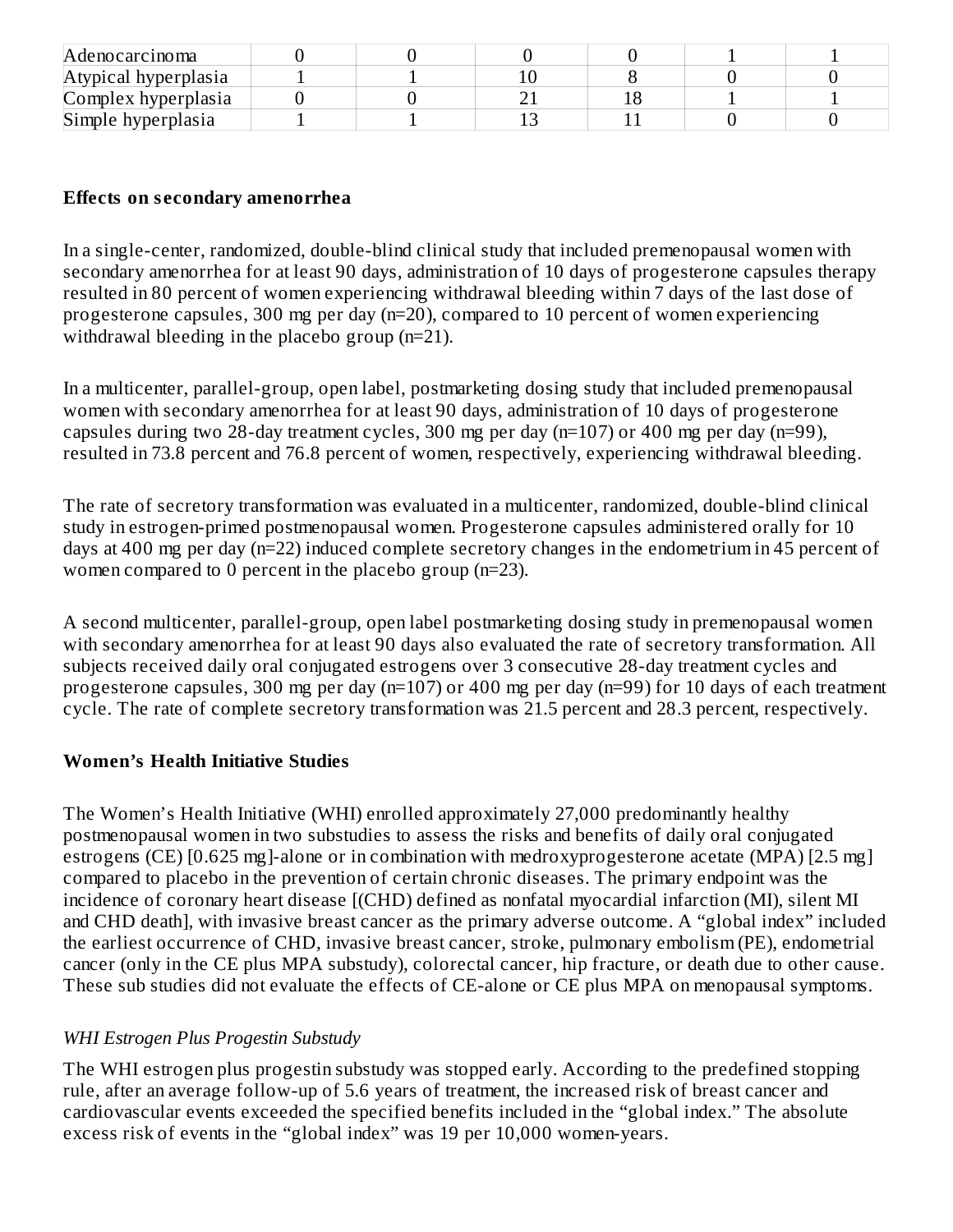For those outcomes included in the WHI "global index" that reached statistical significance after 5.6 years of follow-up, the absolute excess risks per 10,000 women-years in the group treated with CE plus MPA were 7 more CHD events, 8 more strokes, 10 more PEs, and 8 more invasive breast cancers, while the absolute risk reductions per 10,000 women-years were 6 fewer colorectal cancers and 5 fewer hip fractures.

Results of the estrogen plus progestin substudy, which included 16,608 women (average 63 years of age, range 50 to 79; 83.9 percent White, 6.8 percent Black, 5.4 percent Hispanic, 3.9 percent Other) are presented in Table 5. These results reflect centrally adjudicated data after an average follow-up of 5.6 years.

|                                        |                                | <b>CE/MPA</b>            | <b>Placebo</b> |
|----------------------------------------|--------------------------------|--------------------------|----------------|
|                                        | <b>Relative Risk CE/MPA</b>    | $n = 8,506$              | $n = 8,102$    |
| Event                                  | versus Placebo                 | <b>Absolute Risk per</b> |                |
|                                        | $(95\% \, nCI^c)$              | 10,000                   |                |
|                                        |                                | <b>Women-Years</b>       |                |
| <b>CHD</b> events                      | 1.23 $(0.99 \text{ to } 1.53)$ | 41                       | 34             |
| Non-fatal MI                           | $1.28(1.00 \text{ to } 1.63)$  | 31                       | 25             |
| CHD death                              | 1.10 (0.70 to 1.75)            | 8                        | 8              |
| All stroke                             | 1.31 $(1.03 \text{ to } 1.88)$ | 33                       | 25             |
| Ischemic stroke                        | 1.44 (1.09 to 1.90)            | 26                       | 18             |
| Deep vein thrombosis <sup>d</sup>      | 1.95 $(1.43 \text{ to } 2.67)$ | 26                       | 13             |
| Pulmonary embolism                     | $2.13(1.45 \text{ to } 3.11)$  | 18                       | 8              |
| Invasive breast cancer <sup>e</sup>    | 1.24 $(1.01 \text{ to } 1.54)$ | 41                       | 33             |
| Colorectal cancer                      | $0.61(0.42 \text{ to } 0.87)$  | 10                       | 16             |
| Endometrial cancer <sup>d</sup>        | $0.81(0.48 \text{ to } 1.36)$  | 6                        | 7              |
| Cervical cancer <sup>d</sup>           | 1.44 $(0.47 \text{ to } 4.42)$ | 2                        |                |
| Hip fracture                           | $0.67(0.47 \text{ to } 0.96)$  | 11                       | 16             |
| Vertebral fractures <sup>d</sup>       | $0.65(0.46 \text{ to } 0.92)$  | 11                       | 17             |
| Lower arm/wrist fractures <sup>d</sup> | $0.71(0.59 \text{ to } 0.85)$  | 44                       | 62             |
| Total fractures <sup>d</sup>           | $0.76$ (0.69 to 0.83)          | 152                      | 199            |
| Overall mortality f                    | 1.00 $(0.83 \text{ to } 1.19)$ | 52                       | 52             |
| Global Index <sup>g</sup>              | 1.13 $(1.02 \text{ to } 1.25)$ | 184                      | 165            |

#### **TABLE 5. Relative and Absolute Risk Seen in the Estrogen Plus Progestin Substudy of WHI at an Average of 5.6 Years a, b**

<sup>a</sup> Adapted from numerous WHI publications. WHI publications can be viewed at www.nhlbi.nih.gov/whi.

**b** Results are based on centrally adjudicated data.

<sup>c</sup> Nominal confidence intervals unadjusted for multiple looks and multiple comparisons.

<sup>d</sup> Not included in Global Index.

<sup>e</sup> Includes metastatic and non-metastatic breast cancer with the exception of *in situ* breast cancer.

 $^{\rm f}$  All deaths, except from breast or colorectal cancer, definite or probable CHD, PE or cerebrovascular disease.

<sup>g</sup> A subset of the events was combined in a "global index" defined as the earliest occurrence of CHD events, invasive breast cancer, stroke, pulmonary embolism, endometrial cancer, colorectal cancer, hip fracture, or death due to other causes.

Timing of the initiation of estrogen plus progestin therapy relative to the start of menopause may affect the overall risk benefit profile. The WHI estrogen plus progestin substudy stratified for age showed in women 50 to 59 years of age a non-significant trend toward reducing risk of overall mortality [hazard ratio (HR) 0.69 (95 percent CI, 0.44 to 1.07)].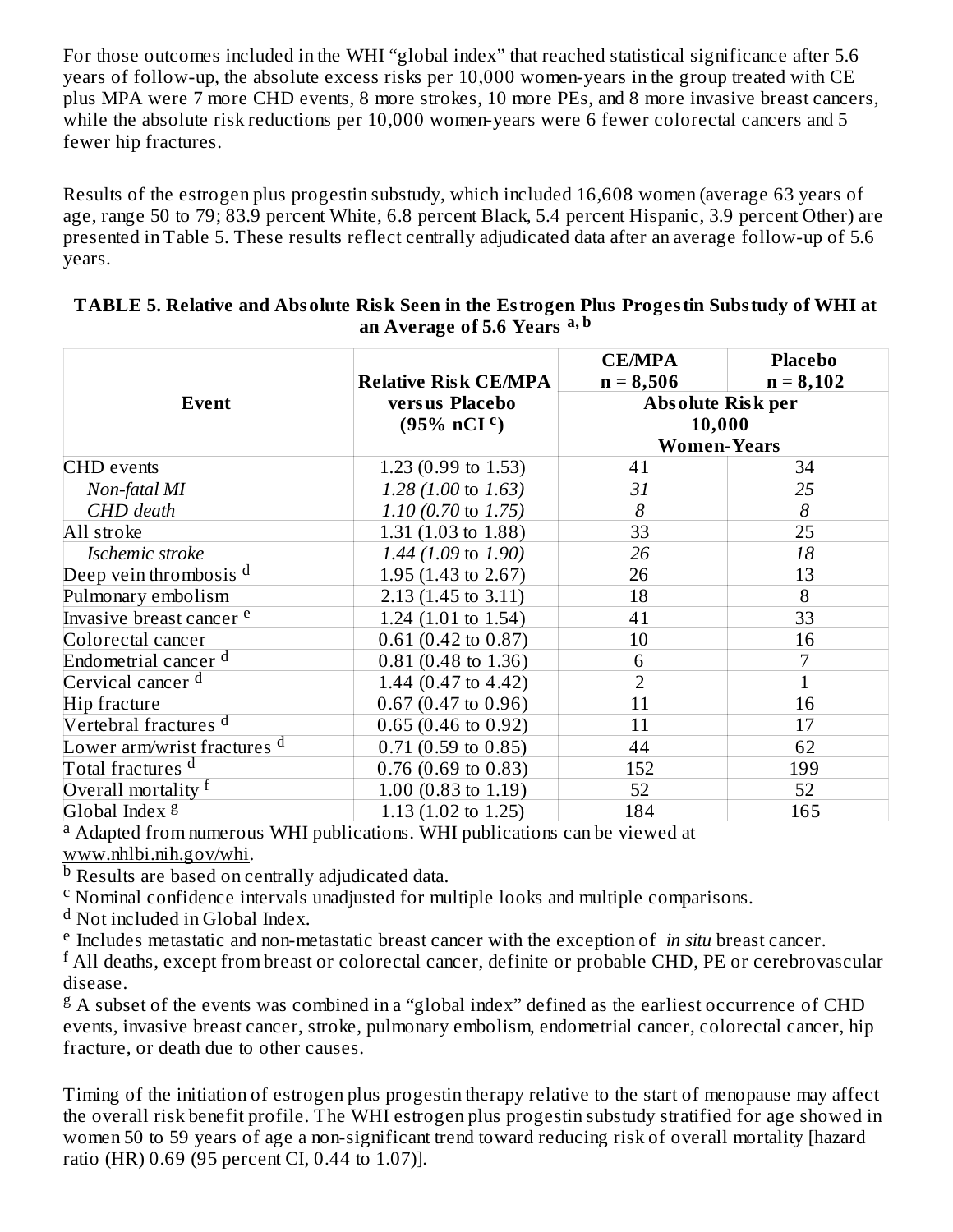# **Women's Health Initiative Memory Study**

The estrogen plus progestin Women's Health Initiative Memory Study (WHIMS), an ancillary study of WHI, enrolled 4,532 predominantly healthy postmenopausal women 65 years of age and older (47 percent were 65 to 69 years of age; 35 percent were 70 to 74 years of age; and 18 percent were 75 years of age and older) to evaluate the effects of daily CE (0.625 mg) plus MPA (2.5 mg) on the incidence of probable dementia (primary outcome) compared to placebo.

After an average follow-up of 4 years, the relative risk of probable dementia for CE plus MPA versus placebo was 2.05 (95 percent CI, 1.21 to 3.48). The absolute risk of probable dementia for CE plus MPA versus placebo was 45 versus 22 per 10,000 women-years. Probable dementia as defined in this study included Alzheimer's disease (AD), vascular dementia (VaD) and mixed type (having features of both AD and VaD). The most common classification of probable dementia in the treatment group and the placebo group was AD. Since the ancillary study was conducted in women 65 to 79 years of age, it is unknown whether these findings apply to younger postmenopausal women. (See **WARNINGS, Probable dementia** and **PRECAUTIONS, Geriatric Us e**.)

# **INDICATIONS AND USAGE**

Progesterone capsules are indicated for use in the prevention of endometrial hyperplasia in nonhysterectomized postmenopausal women who are receiving conjugated estrogens tablets. They are also indicated for use in secondary amenorrhea.

# **CONTRAINDICATIONS**

Progesterone capsules should not be used in women with any of the following conditions:

- 1. **Progesterone capsules should not be us ed in patients with known hypers ensitivity to its ingredients. Progesterone capsules contain peanut oil and should never be us ed by patients allergic to peanuts.**
- 2. Undiagnosed abnormal genital bleeding.
- 3. Known, suspected, or history of breast cancer.
- 4. Active deep vein thrombosis, pulmonary embolism or history of these conditions.
- 5. Active arterial thromboembolic disease (for example, stroke and myocardial infarction), or a history of these conditions.
- 6. Known liver dysfunction or disease.
- 7. Known or suspected pregnancy.

# **WARNINGS**

# See **BOXED WARNING.**

# **1. Cardiovas cular disorders**

An increased risk of pulmonary embolism, deep vein thrombosis (DVT), stroke, and myocardial infarction has been reported with estrogen plus progestin therapy. Should any of these occur or be suspected, estrogen with progestin therapy should be discontinued immediately.

Risk factors for arterial vascular disease (for example, hypertension, diabetes mellitus, tobacco use, hypercholesterolemia, and obesity) and/or venous thromboembolism (for example, personal history or family history of venous thromboembolism [VTE], obesity, and systemic lupus erythematosus) should be managed appropriately.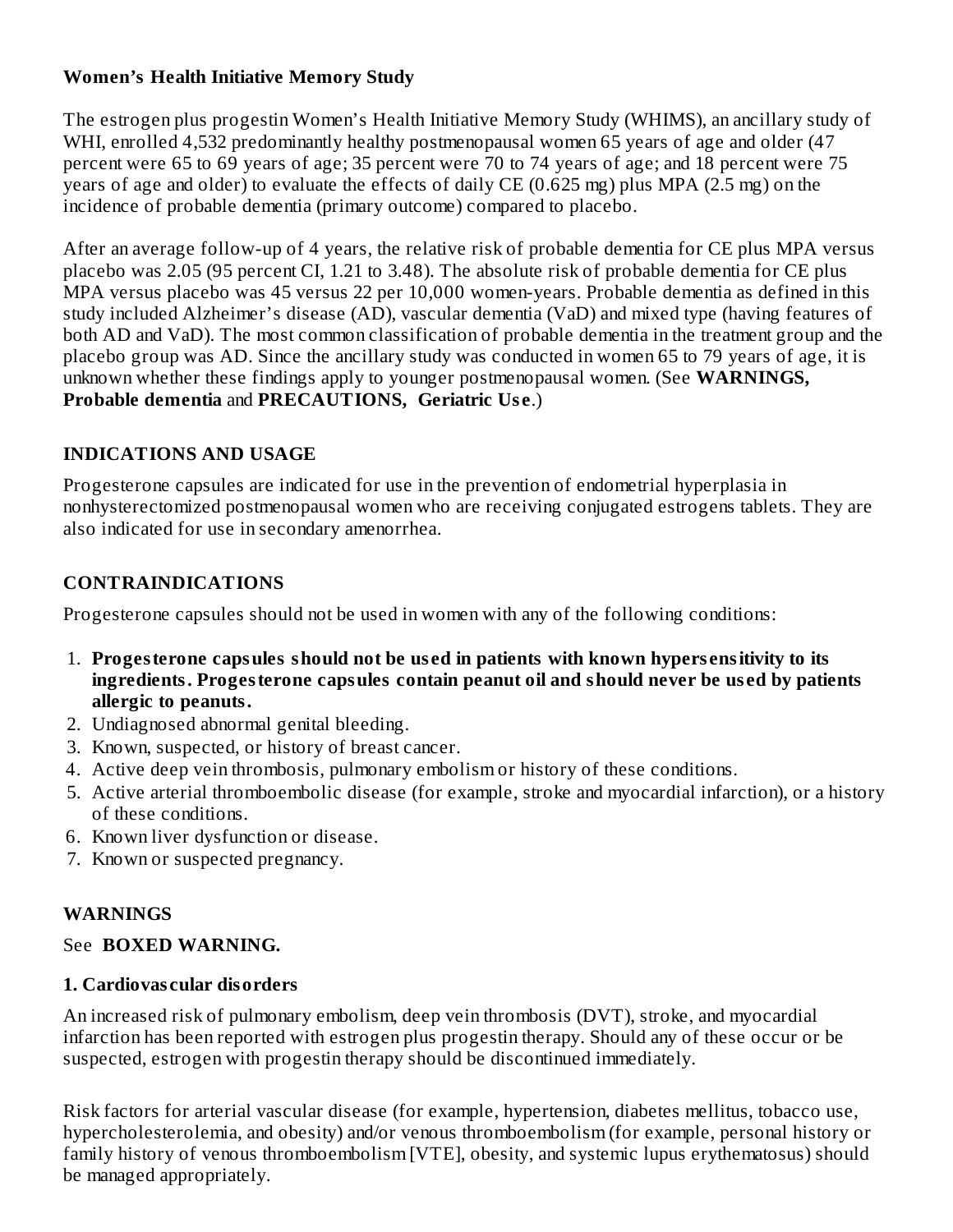#### *a. Stroke*

In the Women's Health Initiative (WHI) estrogen plus progestin substudy, a statistically significant increased risk of stroke was reported in women 50 to 79 years of age receiving daily CE (0.625 mg) plus MPA (2.5 mg) compared to women in the same age group receiving placebo (33 versus 25 per 10,000 women-years). The increase in risk was demonstrated after the first year and persisted. (See **CLINICAL STUDIES.** ) Should a stroke occur or be suspected, estrogen plus progestin therapy should be discontinued immediately.

#### *b. Coronary Heart Disease*

In the WHI estrogen plus progestin substudy, there was a statistically non-significant increased risk of coronary heart disease (CHD) events (defined as nonfatal myocardial infarction [MI], silent MI, or CHD death) reported in women receiving daily CE (0.625 mg) plus MPA (2.5 mg) compared to women receiving placebo (41 versus 34 per 10,000 women-years). An increase in relative risk was demonstrated in year 1 and a trend toward decreasing relative risk was reported in years 2 through 5. (See **CLINICAL STUDIES**.)

In postmenopausal women with documented heart disease ( $n = 2,763$ , average age 66.7 years), in a controlled clinical trial of secondary prevention of cardiovascular disease (Heart and Estrogen/Progestin Replacement Study [HERS]), treatment with daily CE (0.625 mg) plus MPA (2.5 mg) demonstrated no cardiovascular benefit. During an average follow-up of 4.1 years, treatment with CE plus MPA did not reduce the overall rate of CHD events in postmenopausal women with established coronary heart disease. There were more CHD events in the CE plus MPA-treated group than in the placebo group in year 1, but not during the subsequent years. Two thousand, three hundred and twentyone (2,321) women from the original HERS trial agreed to participate in an open-label extension of HERS, HERS II. Average follow-up in HERS II was an additional 2.7 years, for a total of 6.8 years overall. Rates of CHD events were comparable among women in the CE plus MPA group and the placebo group in HERS, HERS II, and overall.

#### *c. Venous Thromboembolism*

In the WHI estrogen plus progestin substudy, a statistically significant 2-fold greater rate of VTE (DVT and pulmonary embolism [PE]) was reported in women receiving daily CE (0.625 mg) plus MPA (2.5 mg) compared to women receiving placebo (35 versus 17 per 10,000 women-years). Statistically significant increases in risk for both DVT (26 versus 13 per 10,000 women-years) and PE (18 versus 8 per 10,000 women-years) were also demonstrated. The increase in VTE risk was demonstrated during the first year and persisted. (See **CLINICAL STUDIES**.) Should a VTE occur or be suspected, estrogen plus progestin therapy should be discontinued immediately.

If feasible, estrogens with progestins should be discontinued at least 4 to 6 weeks before surgery of the type associated with an increased risk of thromboembolism, or during periods of prolonged immobilization.

#### **2. Malignant neoplasms**

# *a. Breast Cancer*

The most important randomized clinical trial providing information about breast cancer in estrogen plus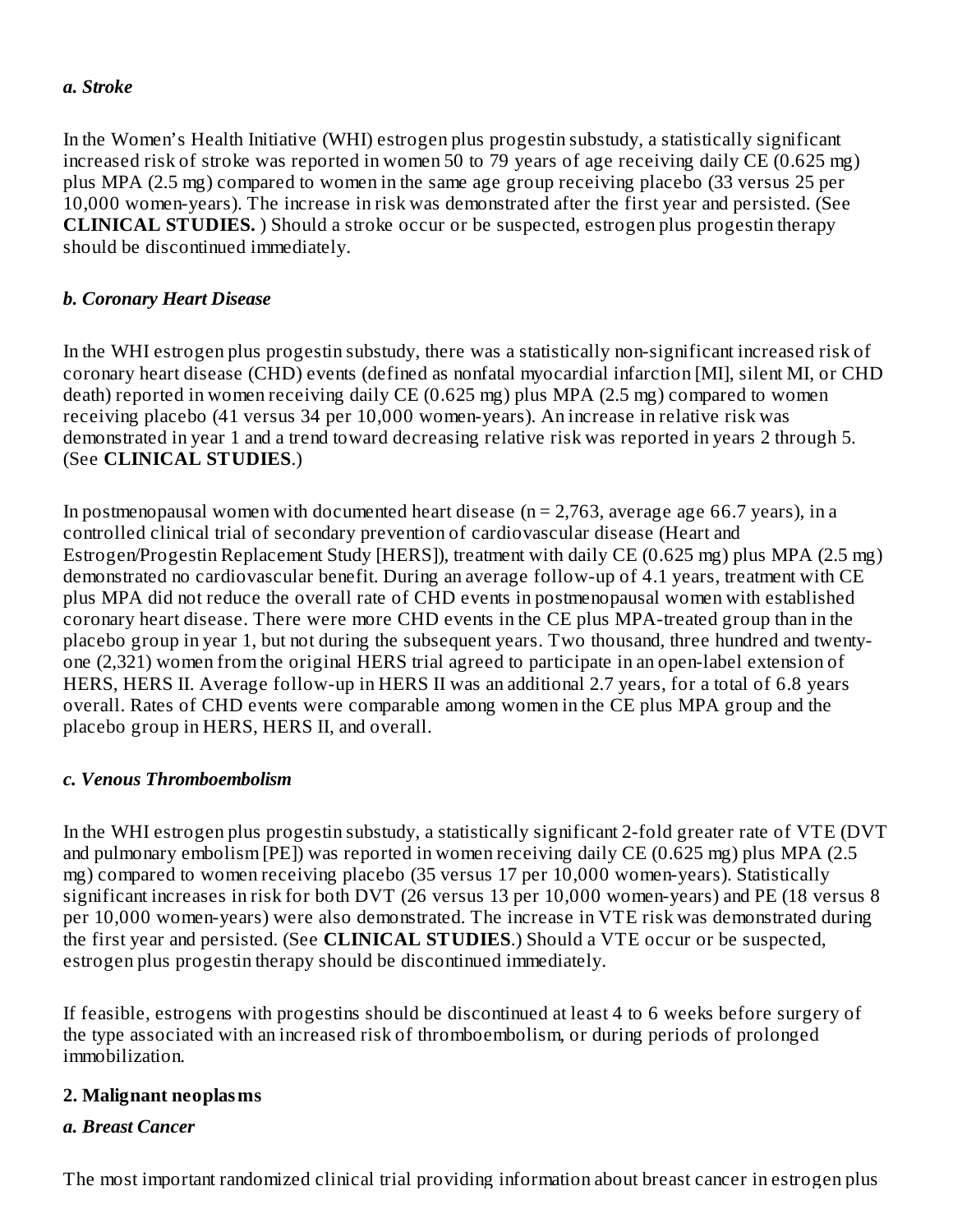The most important randomized clinical trial providing information about breast cancer in estrogen plus progestin users is the Women's Health Initiative (WHI) substudy of daily CE (0.625 mg) plus MPA (2.5 mg). After a mean follow-up of 5.6 years, the estrogen plus progestin substudy reported an increased risk of invasive breast cancer in women who took daily CE plus MPA. In this substudy, prior use of estrogen-alone or estrogen plus progestin therapy was reported by 26 percent of the women. The relative risk of invasive breast cancer was 1.24 (95 percent nCI, 1.01 to 1.54), and the absolute risk was 41 versus 33 cases per 10,000 women-years, for CE plus MPA compared with placebo.

Among women who reported prior use of hormone therapy, the relative risk of invasive breast cancer was 1.86, and the absolute risk was 46 versus 25 cases per 10,000 women-years, for estrogen plus progestin compared with placebo. Among women who reported no prior use of hormone therapy, the relative risk of invasive breast cancer was 1.09, and the absolute risk was 40 versus 36 cases per 10,000 women-years for CE plus MPA compared with placebo. In the same substudy, invasive breast cancers were larger, were more likely to be node positive, and were diagnosed at a more advanced stage in the CE (0.625 mg) plus MPA (2.5 mg) group compared with the placebo group. Metastatic disease was rare, with no apparent difference between the two groups. Other prognostic factors such as histologic subtype, grade and hormone receptor status did not differ between the groups. (See **CLINICAL STUDIES.** )

Consistent with the WHI clinical trials, observational studies have also reported an increased risk of breast cancer for estrogen plus progestin therapy, and a smaller increased risk for estrogen-alone therapy, after several years of use. The risk increased with duration of use, and appeared to return to baseline over about 5 years after stopping treatment (only the observational studies have substantial data on risk after stopping). Observational studies also suggest that the risk of breast cancer was greater, and became apparent earlier, with estrogen plus progestin therapy as compared to estrogen-alone therapy. However, these studies have not generally found significant variation in the risk of breast cancer among different estrogen plus progestin combinations, doses, or routes of administration.

The use of estrogen plus progestin has been reported to result in an increase in abnormal mammograms requiring further evaluation. All women should receive yearly breast examinations by a healthcare provider and perform monthly breast self-examinations. In addition, mammography examinations should be scheduled based on patient age, risk factors, and prior mammogram results.

# *b. Endometrial Cancer*

An increased risk of endometrial cancer has been reported with the use of unopposed estrogen therapy in a woman with a uterus. The reported endometrial cancer risk among unopposed estrogen users is about 2 to 12 times greater than in non-users, and appears dependent on duration of treatment and on estrogen dose. Most studies show no significant increased risk associated with the use of estrogens for less than 1 year. The greatest risk appears associated with prolonged use, with increased risks of 15- to 24-fold for 5 to 10 years or more and this risk has been shown to persist for at least 8 to 15 years after estrogen therapy is discontinued.

Clinical surveillance of all women using estrogen plus progestin therapy is important. Adequate diagnostic measures, including directed or random endometrial sampling when indicated, should be undertaken to rule out malignancy in all cases of undiagnosed persistent or recurring abnormal genital bleeding. There is no evidence that the use of natural estrogens results in a different endometrial risk profile than synthetic estrogens of equivalent estrogen dose. Adding a progestin to estrogen therapy in postmenopausal women has been shown to reduce the risk of endometrial hyperplasia, which may be a precursor to endometrial cancer.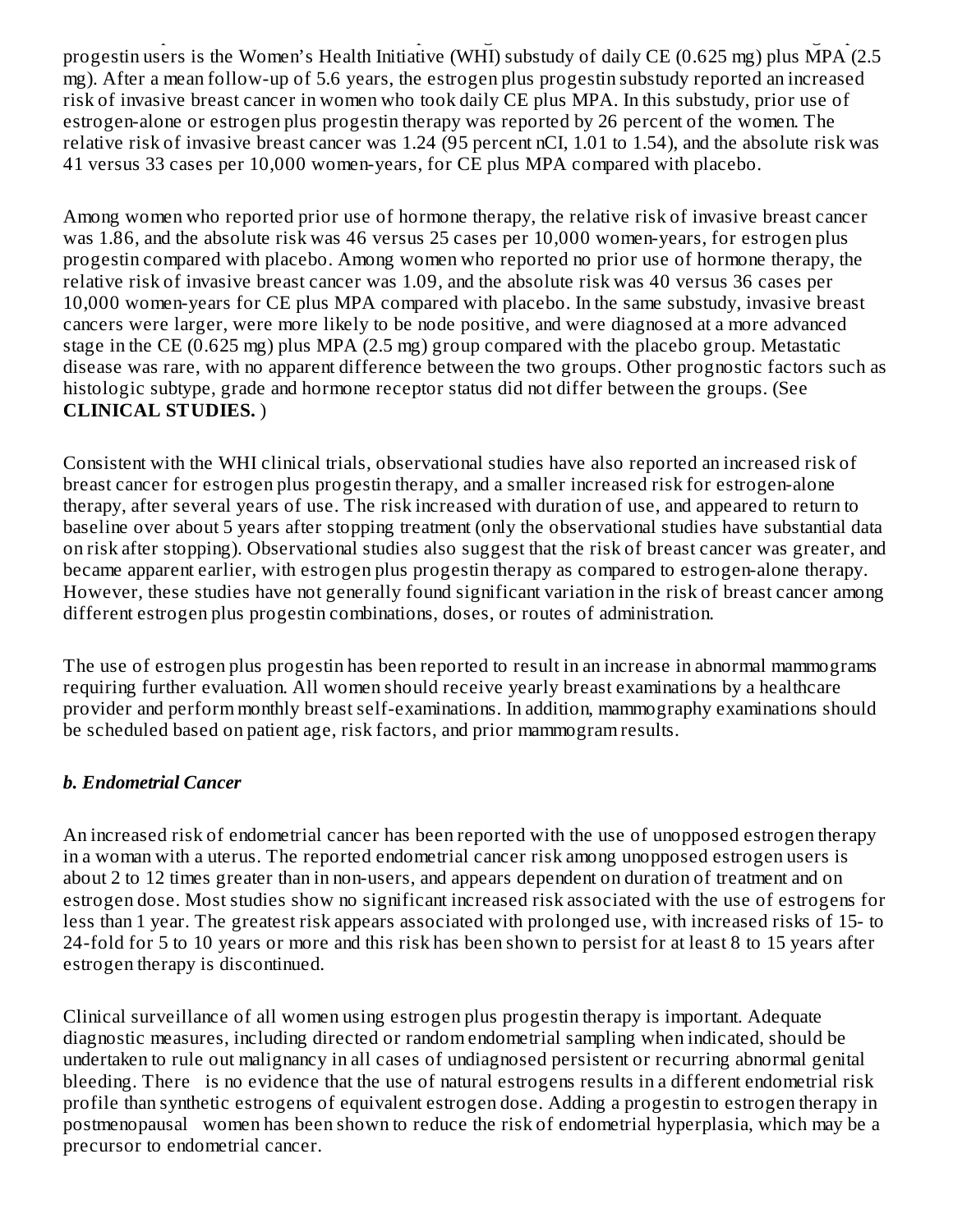#### *c. Ovarian Cancer*

The WHI estrogen plus progestin substudy reported a statistically non-significant increased risk of ovarian cancer. After an average follow-up of 5.6 years, the relative risk for ovarian cancer for CE plus MPA versus placebo was 1.58 (95 percent nCI, 0.77 to 3.24). The absolute risk for CE plus MPA versus placebo was 4 versus 3 cases per 10,000 women-years. In some epidemiologic studies, the use of estrogen plus progestin and estrogen-only products, in particular for 5 or more years, has been associated with an increased risk of ovarian cancer. However, the duration of exposure associated with increased risk is not consistent across all epidemiologic studies and some report no association.

#### **3. Probable dementia**

In the estrogen plus progestin Women's Health Initiative Memory Study (WHIMS), an ancillary study of WHI, a population of 4,532 postmenopausal women 65 to 79 years of age was randomized to daily CE  $(0.625 \text{ mg})$  plus MPA  $(2.5 \text{ mg})$  or placebo.

In the WHIMS estrogen plus progestin ancillary study, after an average follow-up of 4 years, 40 women in the CE plus MPA group and 21 women in the placebo group were diagnosed with probable dementia.

The relative risk of probable dementia for estrogen plus progestin versus placebo was 2.05 (95 percent CI, 1.21 to 3.48). The absolute risk of probable dementia for CE plus MPA versus placebo was 45 versus 22 cases per 10,000 women-years. It is unknown whether these findings apply to younger postmenopausal women. (See **CLINICAL STUDIES** and **PRECAUTIONS, Geriatric Us e.** )

#### **4. Vision abnormalities**

Retinal vascular thrombosis has been reported in patients receiving estrogen. Discontinue estrogen plus progestin therapy pending examination if there is sudden partial or complete loss of vision, or if there is a sudden onset of proptosis, diplopia or migraine. If examination reveals papilledema or retinal vascular lesions, estrogen plus progestin therapy should be permanently discontinued.

# **PRECAUTIONS**

# **A. General**

# **1. Addition of a progestin when a woman has not had a hysterectomy**

Studies of the addition of a progestin for 10 or more days of a cycle of estrogen administration, or daily with estrogen in a continuous regimen, have reported a lowered incidence of endometrial hyperplasia than would be induced by estrogen treatment alone. Endometrial hyperplasia may be a precursor to endometrial cancer.

There are, however, possible risks that may be associated with the use of progestins with estrogens compared with estrogen-alone regimens. These include an increased risk of breast cancer.

# **2. Fluid Retention**

Progesterone may cause some degree of fluid retention. Women with conditions that might be influenced by this factor, such as cardiac or renal dysfunction, warrant careful observation.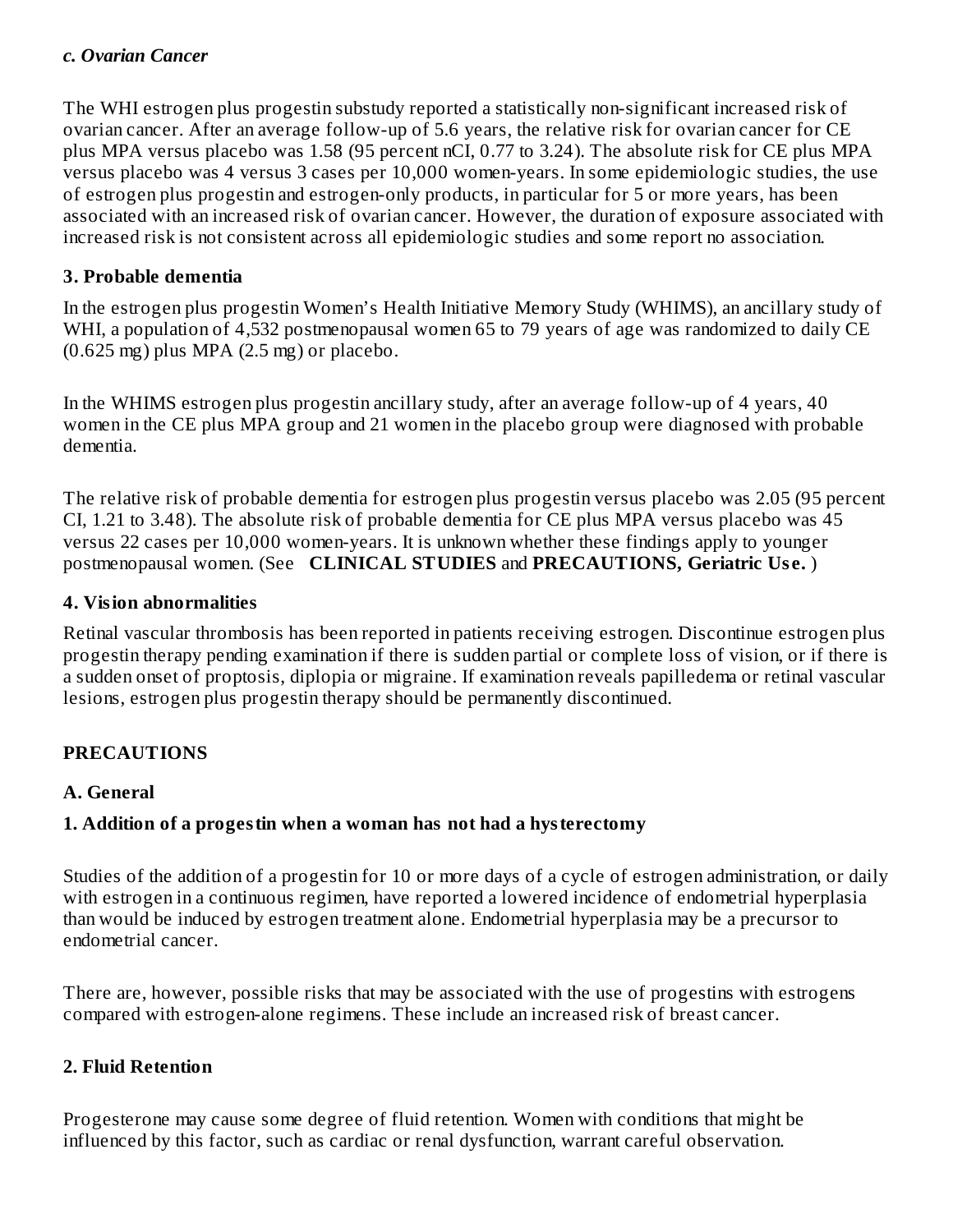# **3. Dizziness and Drowsiness**

Progesterone capsules may cause transient dizziness and drowsiness and should be used with caution when driving a motor vehicle or operating machinery. Progesterone capsules should be taken as a single daily dose at bedtime.

#### **B. Patient Information**

# **General: This product contains peanut oil and should not be us ed if you are allergic to peanuts.**

Physicians are advised to discuss the contents of the Patient Information leaflet with patients for whom they prescribe progesterone capsules.

# **C. Drug-Laboratory Test Interactions**

The following laboratory results may be altered by the use of estrogen plus progestin therapy:

- Increased sulfobromophthalein retention and other hepatic function tests.
- Coagulation tests: increase in prothrombin factors VII, VIII, IX and X.
- Pregnanediol determination.
- Thyroid function: increase in PBI, and butanol extractable protein bound iodine and decrease in T3 uptake values.

# **D. Carcinogenesis, Mutagenesis, Impairment of Fertility**

Progesterone has not been tested for carcinogenicity in animals by the oral route of administration. When implanted into female mice, progesterone produced mammary carcinomas, ovarian granulosa cell tumors and endometrial stromal sarcomas. In dogs, long-term intramuscular injections produced nodular hyperplasia and benign and malignant mammary tumors. Subcutaneous or intramuscular injections of progesterone decreased the latency period and increased the incidence of mammary tumors in rats previously treated with a chemical carcinogen.

Progesterone did not show evidence of genotoxicity in *in vitro* studies for point mutations or for chromosomal damage. *In vivo* studies for chromosome damage have yielded positive results in mice at oral doses of 1000 mg/kg and 2000 mg/kg. Exogenously administered progesterone has been shown to inhibit ovulation in a number of species and it is expected that high doses given for an extended duration would impair fertility until the cessation of treatment.

# **E. Pregnancy**

Progesterone capsules should not be used during pregnancy. (See **CONTRAINDICATIONS**.)

Pregnancy Category B: Reproductive studies have been performed in mice at doses up to 9 times the human oral dose, in rats at doses up to 44 times the human oral dose, in rabbits at a dose of 10 mcg/day delivered locally within the uterus by an implanted device, in guinea pigs at doses of approximately one-half the human oral dose and in rhesus monkeys at doses approximately the human dose, all based on body surface area, and have revealed little or no evidence of impaired fertility or harm to the fetus due to progesterone.

# **F. Nursing Women**

Detectable amounts of progestin have been identified in the milk of nursing women receiving progestins. Caution should be exercised when progesterone capsules are administered to a nursing woman.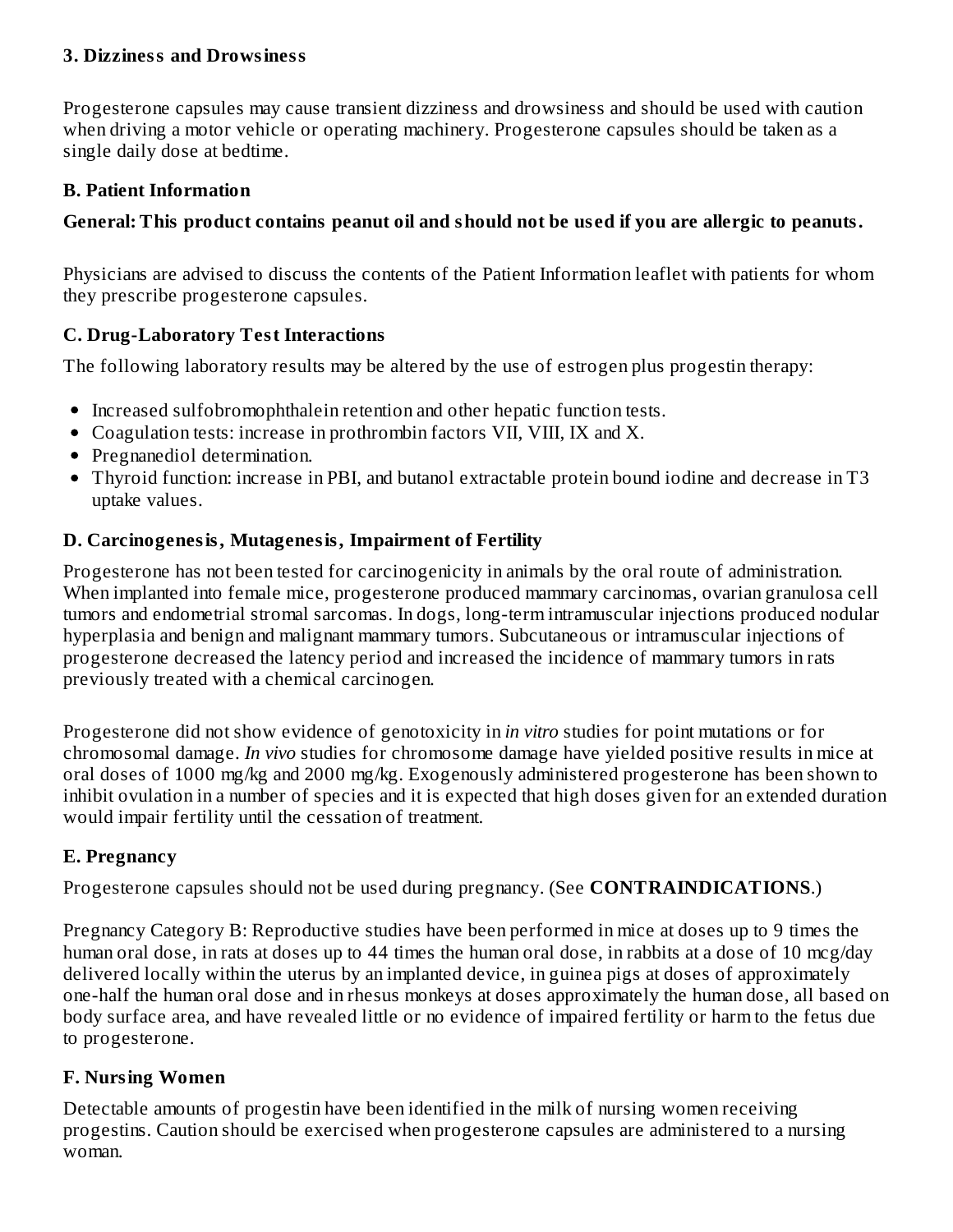# **G. Pediatric Us e**

Progesterone capsules are not indicated in children. Clinical studies have not been conducted in the pediatric population.

# **H. Geriatric Us e**

There have not been sufficient numbers of geriatric women involved in clinical studies utilizing progesterone capsules to determine whether those over 65 years of age differ from younger subjects in their response to progesterone capsules.

# *The Women's Health Initiative Study*

In the Women's Health Initiative (WHI) estrogen plus progestin substudy (daily CE [0.625 mg] plus MPA [2.5 mg] versus placebo), there was a higher relative risk of nonfatal stroke and invasive breast cancer in women greater than 65 years of age. (See **CLINICAL STUDIES** and **WARNINGS, Cardiovas cular disorders** and **Malignant neoplasms.** )

*The Women's Health Initiative Memory Study*

In the Women's Health Initiative Memory Study (WHIMS) of postmenopausal women 65 to 79 years of age, there was an increased risk of developing probable dementia in the estrogen plus progestin ancillary study when compared to placebo. (See **CLINICAL STUDIES** and **WARNINGS, Probable dementia.** )

# **ADVERSE REACTIONS**

# See **BOXED WARNING**, **WARNINGS** and **PRECAUTIONS.**

Because clinical trials are conducted under widely varying conditions, adverse reaction rates observed in the clinical trials of a drug cannot be directly compared to rates in the clinical trials of another drug and may not reflect the rates observed in practice.

In a multicenter, randomized, double-blind, placebo-controlled clinical trial, the effects of progesterone capsules on the endometrium was studied in a total of 875 postmenopausal women. Table 6 lists adverse reactions greater than or equal to 2 percent of women who received cyclic progesterone capsules 200 mg daily (12 days per calendar month cycle) with 0.625 mg conjugated estrogens or placebo.

#### **TABLE 6. Advers e Reactions (≥ 2%) Reported in an 875 Patient Placebo-Controlled Trial in Postmenopausal Women Over a 3-Year Period [Percentage (%) of Patients Reporting]**

|                          | Progesterone Capsules 200 mg with<br><b>Conjugated Estrogens 0.625 mg</b> | <b>Placebo</b> |
|--------------------------|---------------------------------------------------------------------------|----------------|
|                          | $(n=178)$                                                                 | (n=174)        |
| Headache                 | 31                                                                        | 27             |
| <b>Breast Tenderness</b> | 27                                                                        |                |
| Joint Pain               | 20                                                                        | 29             |
| Depression               | 19                                                                        | 12             |
| <b>Dizziness</b>         | 15                                                                        | 9              |
| Abdominal Bloating       | 12                                                                        |                |
| <b>Hot Flashes</b>       | 11                                                                        | 35             |
| <b>Urinary Problems</b>  | 11                                                                        | 9              |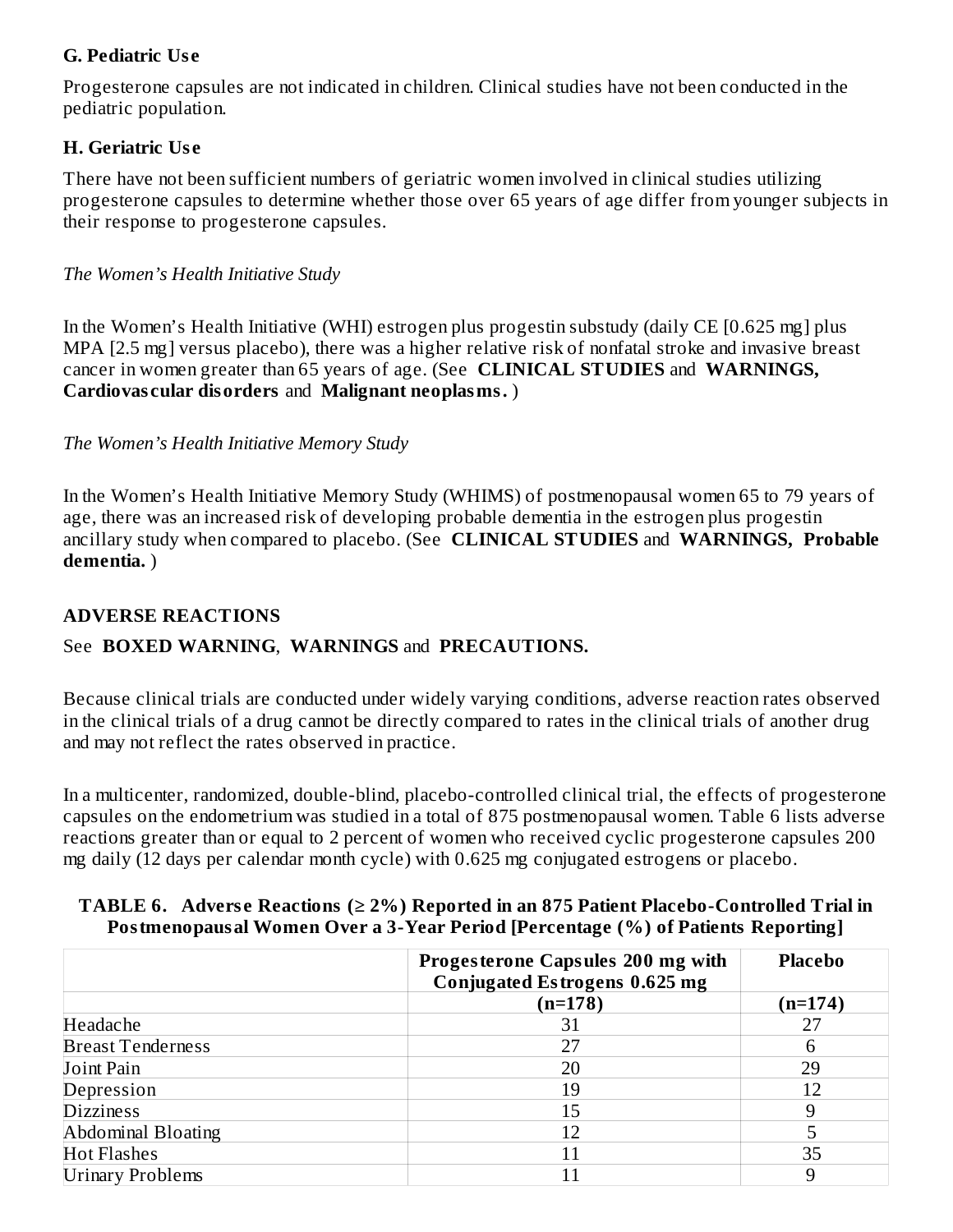| Abdominal Pain                  | 10 | 10     |
|---------------------------------|----|--------|
| Vaginal Discharge               | 10 | З      |
| Nausea / Vomiting               | 8  |        |
| Worry                           |    |        |
| <b>Chest Pain</b>               |    |        |
| Diarrhea                        |    |        |
| <b>Night Sweats</b>             |    | 17     |
| <b>Breast Pain</b>              |    |        |
| Swelling of Hands and Feet      | n  |        |
| <b>Vaginal Dryness</b>          | h  | 10     |
| Constipation                    |    |        |
| <b>Breast Carcinoma</b>         |    | $<\!1$ |
| <b>Breast Excisional Biopsy</b> |    | $<\!1$ |
| Cholecystectomy                 |    |        |

#### **Effects on Secondary Amenorrhea**

In a multicenter, randomized, double-blind, placebo-controlled clinical trial, the effects of progesterone capsules on secondary amenorrhea was studied in 49 estrogen-primed postmenopausal women. Table 7 lists adverse reactions greater than or equal to 5 percent of women who received progesterone capsules or placebo.

# **TABLE 7. Advers e Reactions (≥ 5%) Reported in Patients Using 400 mg/day in a Placebo-Controlled Trial in Estrogen-Primed Postmenopausal Women**

|                                 | <b>Progesterone</b><br>Capsules 400 mg | <b>Placebo</b> |
|---------------------------------|----------------------------------------|----------------|
| <b>Adverse Experience</b>       | $n=25$                                 | $n=24$         |
|                                 | <b>Percentage (%) of Patients</b>      |                |
| Fatigue                         | 8                                      | 4              |
| Headache                        | 16                                     | 8              |
| <b>Dizziness</b>                | 24                                     |                |
| Abdominal Distention (Bloating) | 8                                      | 8              |
| Abdominal Pain (Cramping)       | 20                                     | 13             |
| Diarrhea                        | 8                                      | 4              |
| Nausea                          | 8                                      | 0              |
| <b>Back Pain</b>                | 8                                      | 8              |
| Musculoskeletal Pain            | 12                                     | 4              |
| Irritability                    | 8                                      | 4              |
| <b>Breast Pain</b>              | 16                                     | 8              |
| <b>Infection Viral</b>          | 12                                     | 0              |
| Coughing                        | 8                                      |                |

In a multicenter, parallel-group, open label postmarketing dosing study consisting of three consecutive 28-day treatment cycles, 220 premenopausal women with secondary amenorrhea were randomized to receive daily conjugated estrogens therapy (0.625 mg conjugated estrogens) and progesterone capsules, 300 mg per day (n=113) or progesterone capsules, 400 mg per day (n=107) for 10 days of each treatment cycle. Overall, the most frequently reported treatment-emergent adverse reactions,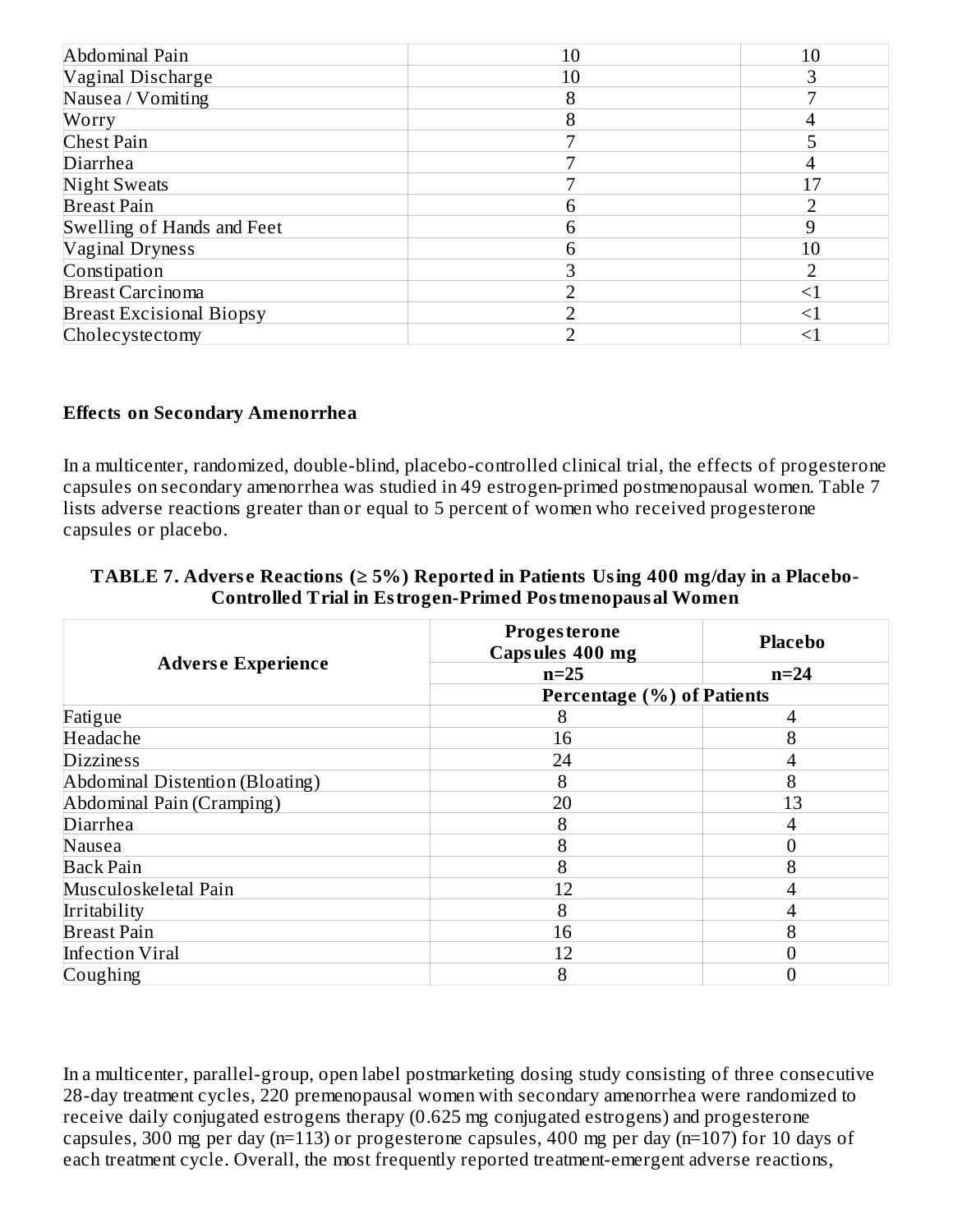reported in greater than or equal to 5 percent of subjects, were nausea, fatigue, vaginal mycosis, nasopharyngitis, upper respiratory tract infection, headache, dizziness, breast tenderness, abdominal distension, acne, dysmenorrhea, mood swing, and urinary tract infection.

#### **Postmarketing Experience:**

The following additional adverse reactions have been reported with progesterone capsules. Because these reactions are reported voluntarily from a population of uncertain size, it is not always possible to reliably estimate the frequency or establish a causal relationship to drug exposure.

**Genitourinary System:** endometrial carcinoma, hypospadia, intra-uterine death, menorrhagia, menstrual disorder, metrorrhagia, ovarian cyst, spontaneous abortion.

**Cardiovas cular:** circulatory collapse, congenital heart disease (including ventricular septal defect and patent ductus arteriosus), hypertension, hypotension, tachycardia.

**Gastrointestinal:** acute pancreatitis, cholestasis, cholestatic hepatitis, dysphagia, hepatic failure, hepatic necrosis, hepatitis, increased liver function tests (including alanine aminotransferase increased, aspartate aminotransferase increased, gamma-glutamyl transferase increased), jaundice, swollen tongue.

**Skin:** alopecia, pruritus, urticaria.

**Eyes:** blurred vision, diplopia, visual disturbance.

**Central Nervous System:** aggression, convulsion, depersonalization, depressed consciousness, disorientation, dysarthria, loss of consciousness, paresthesia, sedation, stupor, syncope (with and without hypotension), transient ischemic attack, suicidal ideation.

During initial therapy, a few women have experienced a constellation of many or all of the following symptoms: extreme dizziness and/or drowsiness, blurred vision, slurred speech, difficulty walking, loss of consciousness, vertigo, confusion, disorientation, feeling drunk, and shortness of breath.

**Mis cellaneous:** abnormal gait, anaphylactic reaction, arthralgia, blood glucose increased, choking, cleft lip, cleft palate, difficulty walking, dyspnea, face edema, feeling abnormal, feeling drunk, hypersensitivity, asthma, muscle cramp, throat tightness, tinnitus, vertigo, weight decreased, weight increased.

# **OVERDOSAGE**

No studies on overdosage have been conducted in humans. In the case of overdosage, progesterone capsules should be discontinued and the patient should be treated symptomatically.

# **DOSAGE AND ADMINISTRATION**

# **Prevention of Endometrial Hyperplasia**

Progesterone capsules should be given as a single daily dose at bedtime, 200 mg orally for 12 days sequentially per 28-day cycle, to a postmenopausal woman with a uterus who is receiving daily conjugated estrogens tablets.

# **Treatment of Secondary Amenorrhea**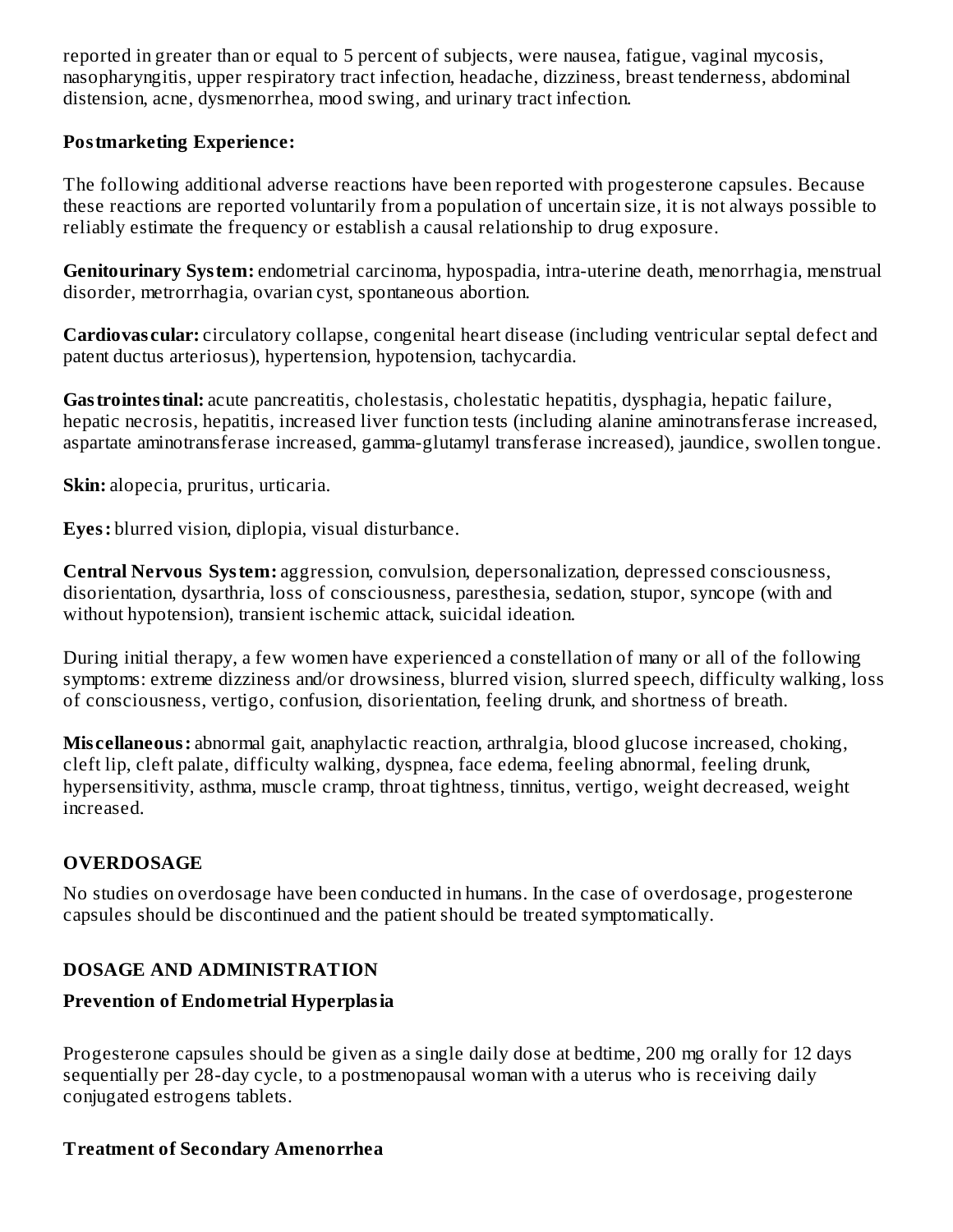Progesterone capsules may be given as a single daily dose of 400 mg at bedtime for 10 days.

Some women may experience difficulty swallowing progesterone capsules. For these women, progesterone capsules should be taken with a glass of water while in the standing position.

# **HOW SUPPLIED**

**Progesterone Capsules 100 mg** are white to off white, round shaped soft gelatin capsules imprinted with "P1" using black ink and containing white to off white suspension.

| Bottles of 30:  | NDC 76420-072-30 (repackaged from NDC 59651-152-01)                                                                                                                                |
|-----------------|------------------------------------------------------------------------------------------------------------------------------------------------------------------------------------|
| Bottles of 90:  | NDC 76420-072-90 (repackaged from NDC 59651-152-01)                                                                                                                                |
| Bottles of 100: | NDC 76420-072-10 (relabeled from NDC 59651-152-01)                                                                                                                                 |
|                 | <b>Progesterone Capsules 200 mg</b> are white to off white, oval shaped soft gelatin capsules imprinted<br>with "P2" using black ink and containing white to off white suspension. |
| Bottles of 30:  | NDC 76420-073-30 (repackaged from NDC 59651-153-01)                                                                                                                                |
| Bottles of 90:  | NDC 76420-073-90 (repackaged from NDC 59651-153-01)                                                                                                                                |

Bottles of 100: NDC 76420-073-10 (relabeled from NDC 59651-153-01)

**Store at** 20° to 25°C (68° to 77°F) [see USP Controlled Room Temperature].

#### **Protect from excessive moisture.**

Dispense in tight, light-resistant container as defined in USP/NF, accompanied by a Patient Insert. **Patient Information is available at:** www.aurobindousa.com/product-medication-guides

Keep out of reach of children.

# **PATIENT INFORMATION**

#### **Progesterone Capsules 100 mg and 200 mg (proe jes' ter one)**

Read this PATIENT INFORMATION before you start taking progesterone capsules and read what you get each time you refill your progesterone capsules prescription. There may be new information. This information does not take the place of talking to your healthcare provider about your medical condition or your treatment.

#### **WHAT IS THE MOST IMPORTANT INFORMATION I SHOULD KNOW ABOUT PROGESTERONE CAPSULES (A Progesterone Hormone)?**

- Progestins with estrogens should not be used to prevent heart disease, heart attacks, strokes, or dementia.
- Using progestins with estrogens may increase your chance of getting heart attacks, strokes, breast cancer, and blood clots.
- Using progestins with estrogens may increase your chance of getting dementia, based on a study of women age 65 and older.
- You and your healthcare provider should talk regularly about whether you still need treatment with progesterone capsules.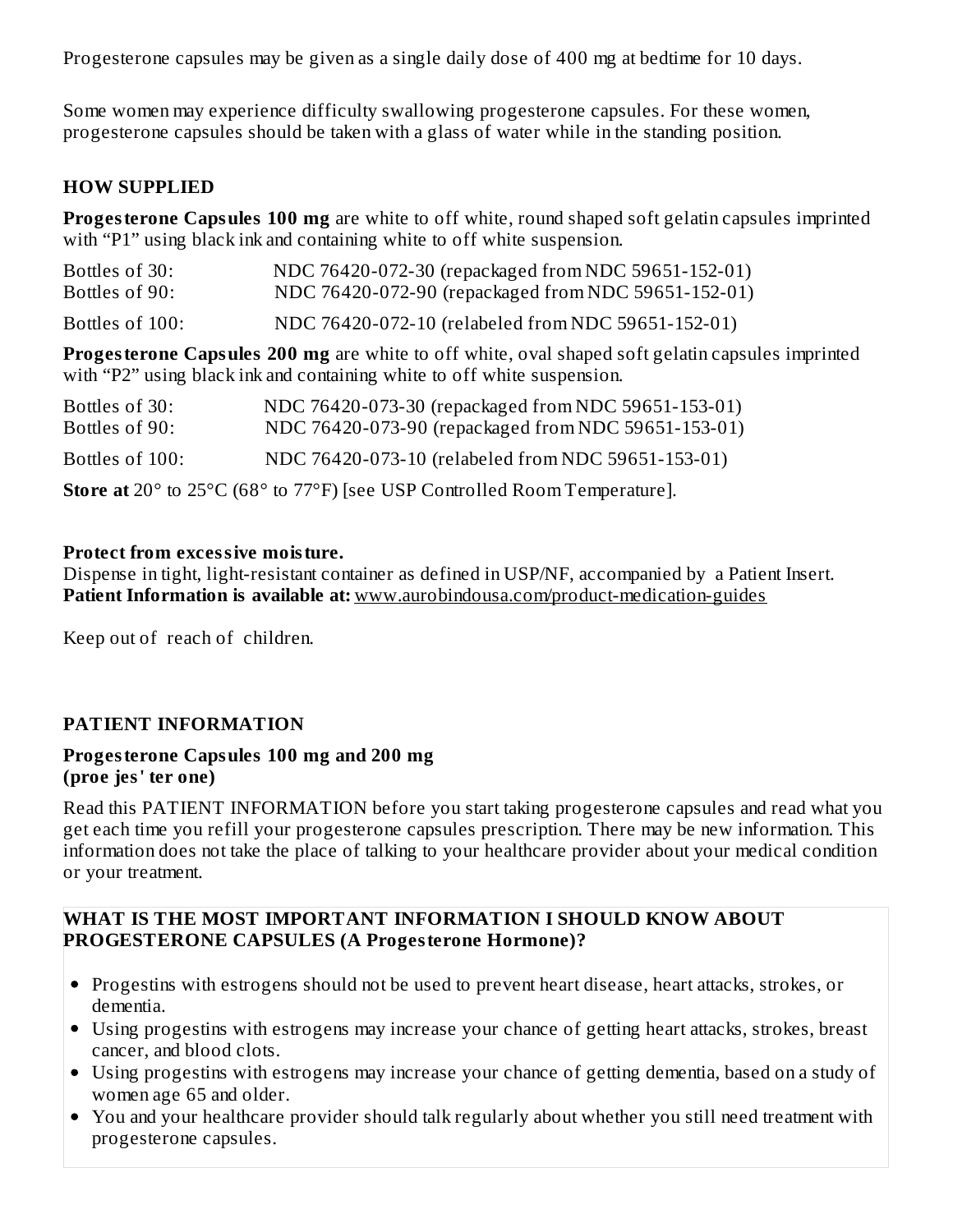# **THIS PRODUCT CONTAINS PEANUT OIL AND SHOULD NOT BE USED IF YOU ARE ALLERGIC TO PEANUTS.**

# **What are progesterone capsules?**

Progesterone capsules contain the female hormone called progesterone.

#### **What are progesterone capsules us ed for?**

#### *Treatment of Menstrual Irregularities*

Progesterone capsules are used for the treatment of secondary amenorrhea (absence of menstrual periods in women who have previously had a menstrual period) due to a decrease in progesterone. When you do not produce enough progesterone, menstrual irregularities can occur. If your healthcare provider has determined your body does not produce enough progesterone on its own, progesterone capsules may be prescribed to provide the progesterone you need.

# *Protection of the Endometrium (Lining of the Uterus)*

Progesterone capsules are used in combination with estrogen-containing medications in a postmenopausal woman with a uterus (womb). Taking estrogen-alone increases the chance of developing a condition called endometrial hyperplasia that may lead to cancer of the lining of the uterus (womb). The addition of a progestin is generally recommended for a woman with a uterus to reduce the chance of getting cancer of the uterus (womb).

#### **Who should not take progesterone capsules?**

Do not start taking progesterone capsules if you:

- **Are allergic to peanuts**
- **Have unusual vaginal bleeding**
- **Currently have or have had certain cancers**

Estrogen plus progestin treatment may increase the chance of getting certain types of cancers, including cancer of the breast or uterus. If you have or have had cancer, talk with your healthcare provider about whether you should take progesterone capsules.

- **Had a stroke or heart attack**
- **Currently have or have had blood clots**
- **Currently have or have had liver problems**
- **Are allergic to progesterone capsules or any of its ingredients**

See the list of ingredients in progesterone capsules at the end of this leaflet.

**Think you may be pregnant**

# **Tell your healthcare provider:**

- **If you are breastfeeding**. The hormone in progesterone capsules can pass into your breast milk.
- **About all of your medical problems**. Your healthcare provider may need to check you more carefully if you have certain conditions, such as asthma (wheezing), epilepsy (seizures), diabetes, migraine, endometriosis, lupus, problems with your heart, liver, thyroid, or kidneys, or have high calcium levels in your blood.
- **About all the medicines you take**. This includes prescription and nonprescription medicines, vitamins, and herbal supplements. Some medicines may affect how progesterone capsules work. Progesterone capsules may also affect how your other medicines work.

# **How should I take progesterone capsules?**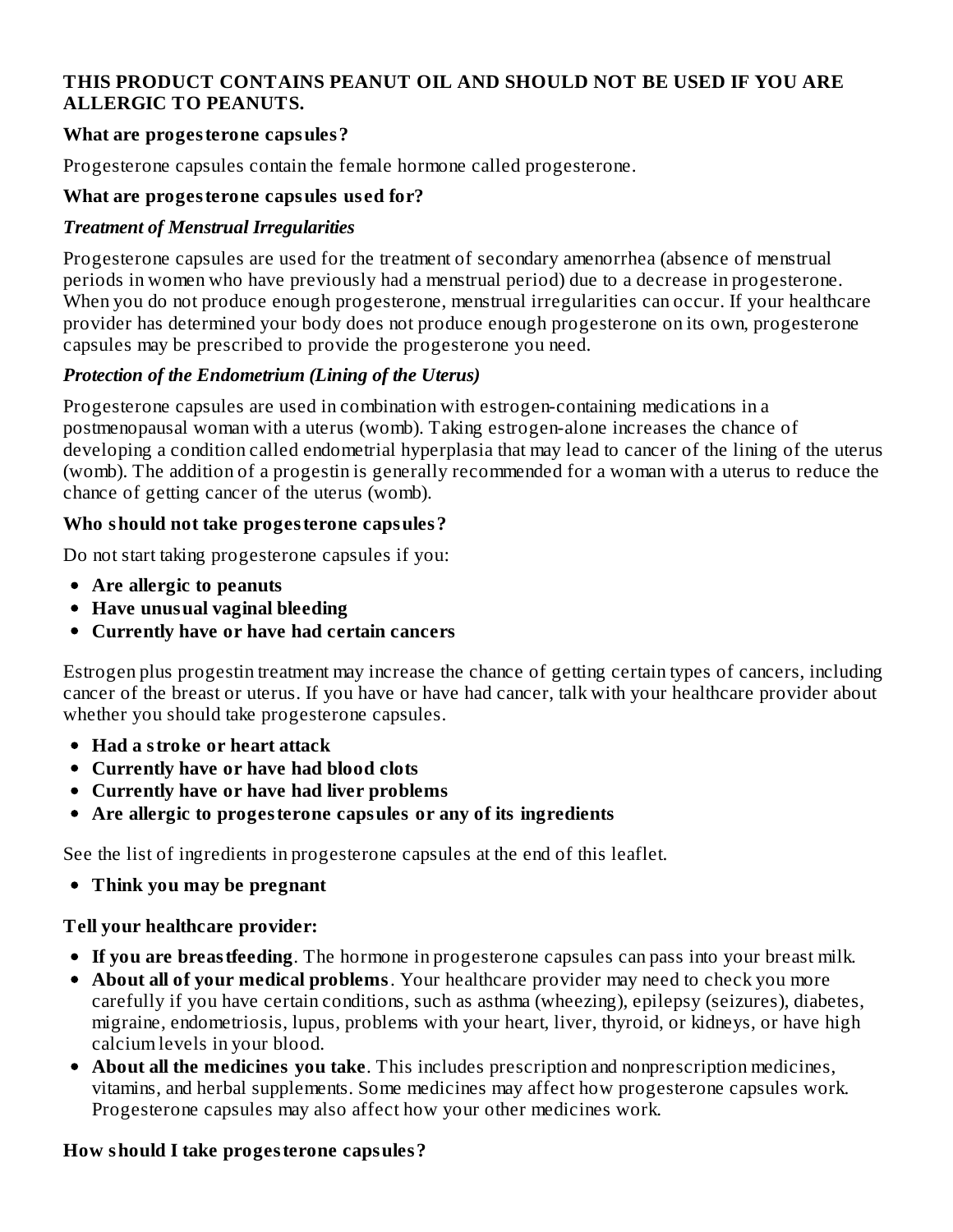- 1. Prevention of Endometrial Hyperplasia: A postmenopausal woman with a uterus who is taking estrogens should take a single daily dose of 200 mg progesterone capsules at bedtime for 12 continuous days per 28-day cycle.
- 2. Secondary Amenorrhea: progesterone capsules may be given as a single daily dose of 400 mg at bedtime for 10 days.
- 3. **Progesterone capsules are to be taken at bedtime as some women become very drowsy and/or dizzy after taking progesterone capsules. In a few cas es, symptoms may include blurred vision, difficulty speaking, difficulty with walking, and feeling abnormal. If you experience thes e symptoms, dis cuss them with your healthcare provider right away**.
- 4. If you experience difficulty in swallowing progesterone capsules, it is recommended that you take your daily dose at bedtime with a glass of water while in the standing position.

# **What are the possible side effects of progesterone capsules?**

Side effects are grouped by how serious they are and how often they happen when you are treated:

# **Serious, but less common side effects include:**

- *Risk to the Fetus***:** Cases of cleft palate, cleft lip, hypospadias, ventricular septal defect, patent ductus arteriosus, and other congenital heart defects.
- *Abnormal Blood Clotting*: Stroke, heart attack, pulmonary embolus, visual loss or blindness.

# **Some of the warning signs of s erious side effects include:**

- Changes in vision or speech
- Sudden new severe headaches
- Severe pains in your chest or legs with or without shortness of breath, weakness and fatigue
- Dizziness and faintness
- Vomiting

Call your healthcare provider right away if you get any of these warning signs, or any other unusual symptoms that concern you.

# **Less s erious, but common side effects include:**

- Headaches
- Breast pain
- Irregular vaginal bleeding or spotting
- Stomach or abdominal cramps, bloating
- Nausea and vomiting
- Hair loss
- Fluid retention
- Vaginal yeast infection

These are not all the possible side effects of progesterone capsules. For more information, ask your healthcare provider or pharmacist for advice about side effects. You may report side effects to Aurobindo Pharma USA, Inc. at 1-866-850-2876 or to FDA at 1-800-FDA-1088.

# **What can I do to lower my chances of getting a s erious side effect with progesterone capsules?**

- Talk with your healthcare provider regularly about whether you should continue taking progesterone capsules.
- See your healthcare provider right away if you get unusual vaginal bleeding while taking progesterone capsules.
- Have a pelvic exam, breast exam, and mammogram (breast X-ray) every year unless your healthcare provider tells you something else. If members of your family have had breast cancer or if you have ever had breast lumps or an abnormal mammogram, you may need to have breast exams more often.
- If you have high blood pressure, high cholesterol (fat in the blood), diabetes, are overweight, or if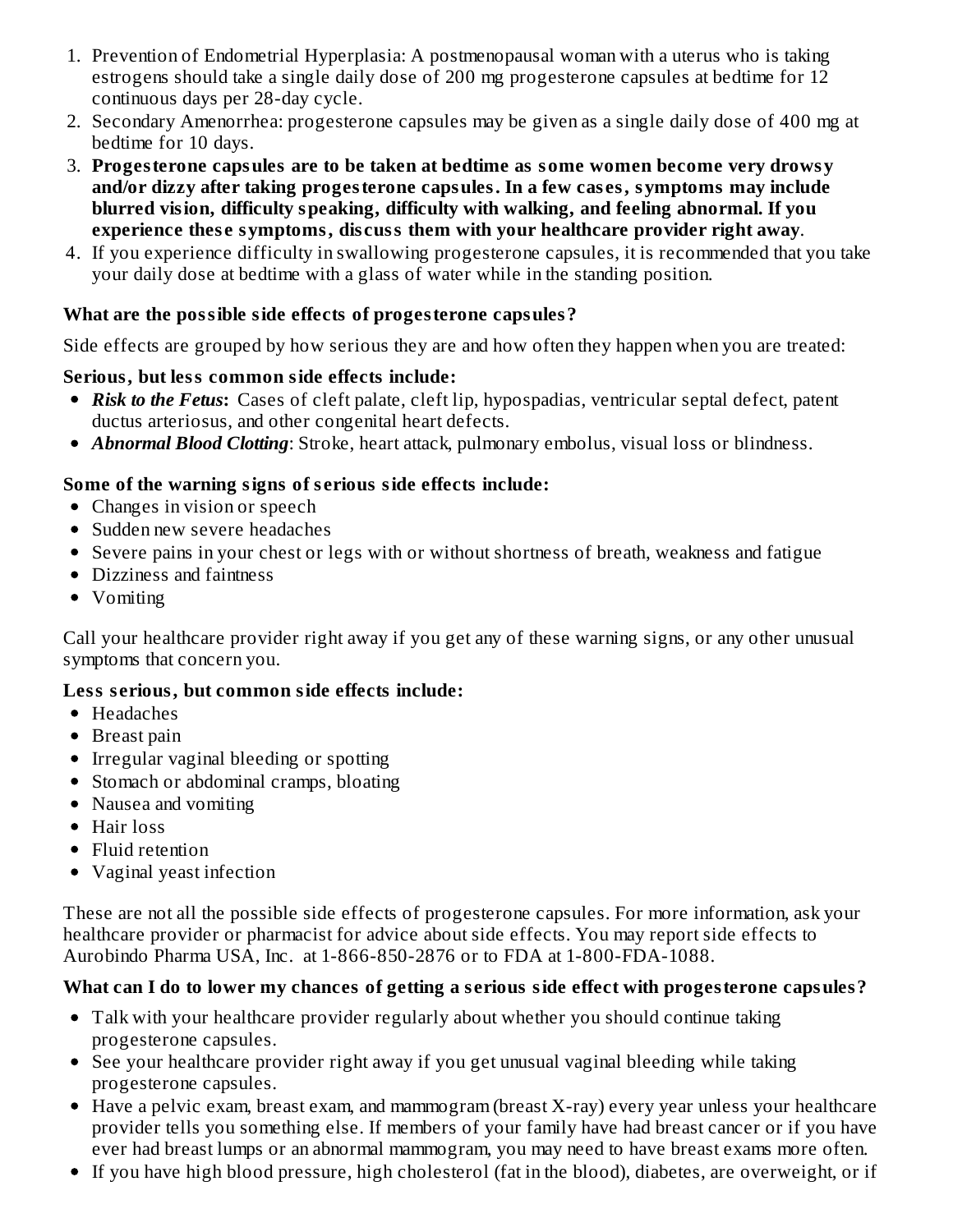you use tobacco, you may have higher chances for getting heart disease. Ask your healthcare provider for ways to lower your chances for getting heart disease.

# **General information about safe and effective us e of progesterone capsules**

- Medicines are sometimes prescribed for conditions that are not mentioned in patient information leaflets. Do not take progesterone capsules for conditions for which it was not prescribed.
- Your healthcare provider has prescribed this drug for you and you alone. Do not give progesterone capsules to other people, even if they have the same symptoms you have. It may harm them.
- Progesterone capsules should be taken as a single daily dose at bedtime. Some women may experience extreme dizziness and/or drowsiness during initial therapy. In a few cases, symptoms may include blurred vision, difficulty speaking, difficulty with walking, and feeling abnormal. If you experience these symptoms, discuss them with your healthcare provider right away.
- Use caution when driving a motor vehicle or operating machinery as dizziness or drowsiness may occur.

#### **Keep progesterone capsules out of the reach of children.**

This leaflet provides a summary of the most important information about progesterone capsules. If you would like more information, talk with your healthcare provider or pharmacist. You can ask for information about progesterone capsules that is written for health professionals. You can get more information by calling the number 1-866-850-2876.

#### **What are the ingredients in progesterone capsules?**

Active ingredient: 100 mg or 200 mg micronized progesterone

The inactive ingredients for progesterone capsules include: gelatin, glycerin, hypromellose, iron oxide black, lecithin, peanut oil, propylene glycol, titanium dioxide.

#### **HOW SUPPLIED**

**Progesterone Capsules 100 mg** are white to off white, round shaped soft gelatin capsules imprinted with "P1" using black ink and containing white to off white suspension.

**Progesterone Capsules 200 mg** are white to off white, oval shaped soft gelatin capsules imprinted with "P2" using black ink and containing white to off white suspension.

**Store at** 20° to 25°C (68° to 77°F) [see USP Controlled Room Temperature].

# **Protect from excessive moisture.**

Dispense in tight, light-resistant container as defined in USP/NF, accompanied by a Patient Insert. **Patient Information is available at:** www.aurobindousa.com/product-medication-guides Keep out of reach of children.

Relabeled and Repackaged by:

# **Enovachem PHARMACEUTICALS**

Torrance, CA 90501

Manufactured by: **Eugia Pharma Specialities Limited**

Medchal-Malkajgiri District- 500101 India

# **PACKAGE LABEL-PRINCIPAL DISPLAY PANEL - 100 mg**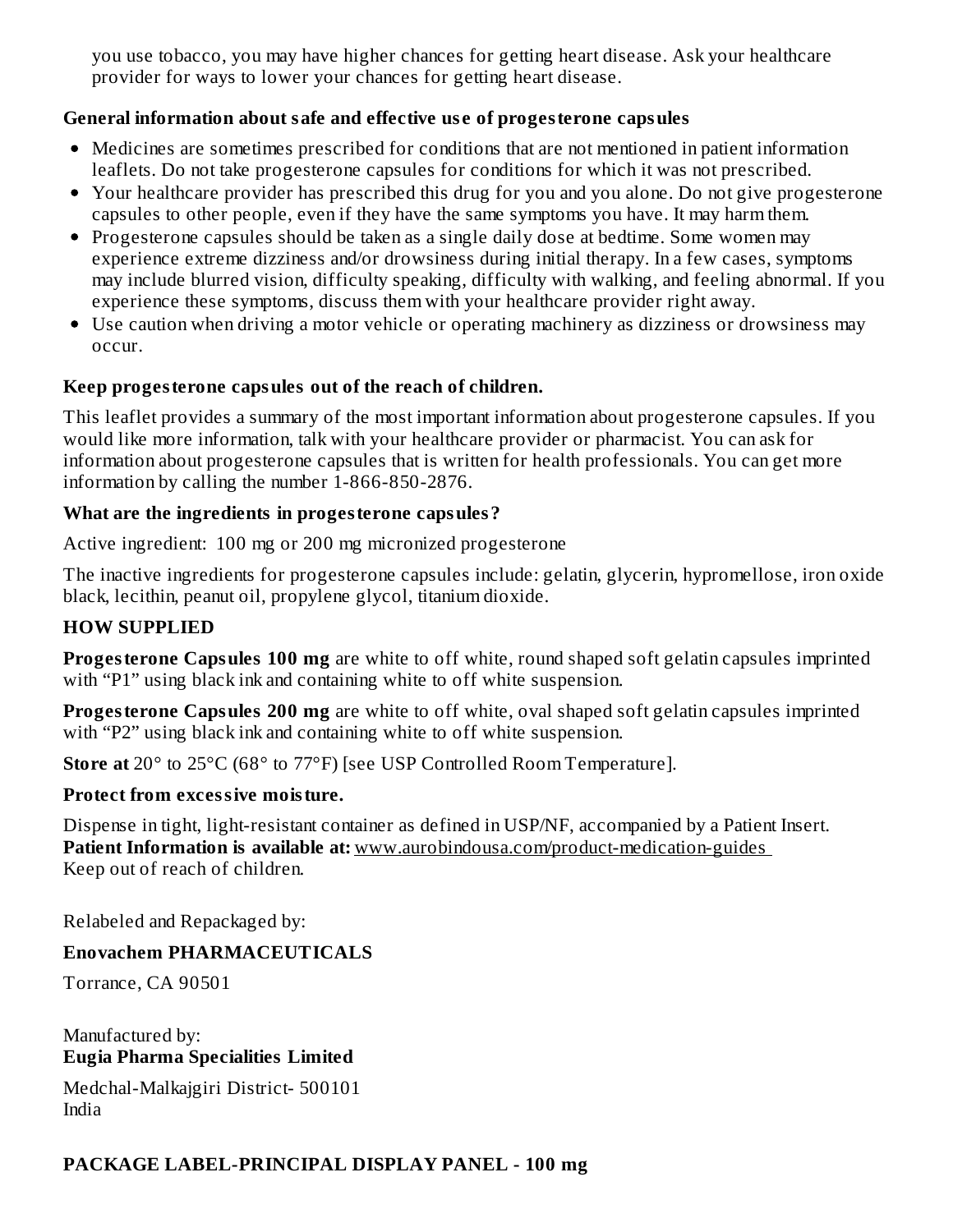#### **Progesterone Capsules 100 mg**

#### **DO NOT USE IF ALLERGIC TO PEANUTS**

#### **Rx only**





(01) 0.0376420.07210.2 (17) 000000 (10) XXXXXXXX  $(21) 000000$ 

CAUTION: FEDERAL LAW PROHIBITS DISPENSING WITHOUT PRESCRIPTION. SEE PACKAGE INSERT.<br>KEEP OUT OF REACH OF CHILDREN. STORE AT 20-25C (68-77F) [SEE USP CONTROLLED ROOM TEMP].







(01) 0 0376420 07230 0  $(17) 000000$ (10) XXXXXXXX  $(21) 000000$ 

CAUTION: FEDERAL LAW PROHIBITS DISPENSING WITHOUT PRESCRIPTION. SEE PACKAGE INSERT. KEEP OUT OF REACH OF CHILDREN. STORE AT 20-25C (68-77F) [SEE USP CONTROLLED ROOM TEMP].

Progesterone Capsules 100mg NDC: 76420-072-10 S/N:000000 Qty: 100

Progesterone Capsules 100mg NDC: 76420-072-10 S/N:000000 Qty: 100

Progesterone Capsules 100mg NDC: 76420-072-10 S/N:000000 Qtv: 100

Progesterone Capsules 100mg NDC: 76420-072-90 S/N:000000 Qty: 90

Progesterone Capsules 100mg NDC: 76420-072-90 S/N:000000 Qty: 90

Progesterone Capsules 100mg NDC: 76420-072-90 S/N:000000 Qty: 90

Progesterone Capsules 100mg NDC: 76420-072-30 S/N:000000 Qty: 30

Progesterone Capsules 100mg NDC: 76420-072-30 S/N:000000 **Qtv: 30** 

Progesterone Capsules 100mg NDC: 76420-072-30 S/N:000000 Otv: 30

#### **PACKAGE LABEL-PRINCIPAL DISPLAY PANEL - 200 mg**

**Progesterone Capsules 200 mg**

#### **DO NOT USE IF ALLERGIC TO PEANUTS**

**Rx only**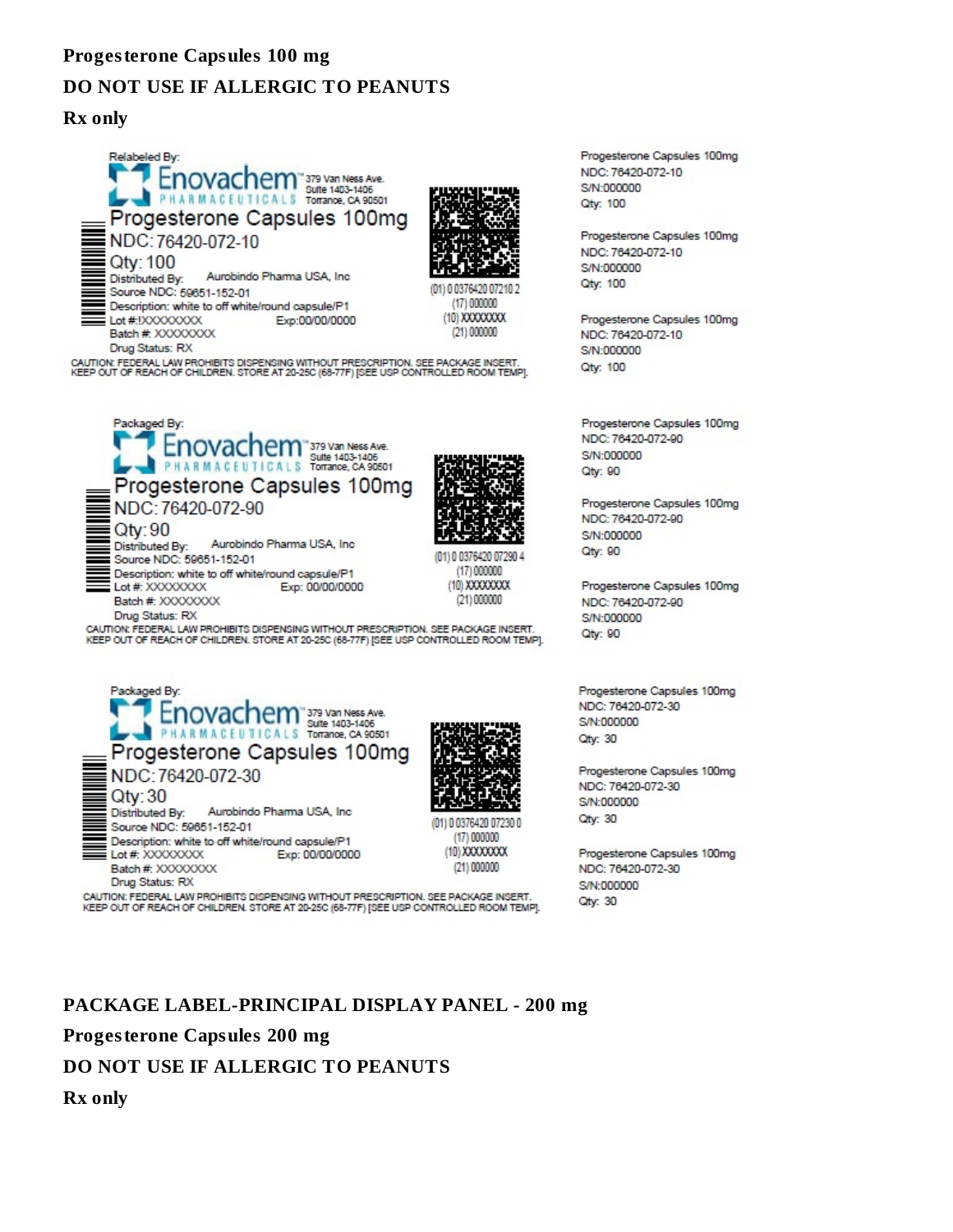



(21) 000000

KEEP OUT OF REACH OF CHILDREN. STORE AT 20-25C (68-77F) [SEE USP CONTROLLED ROOM TEMP].

Progesterone Capsules 200mg NDC: 76420-073-90 Qty: 90 Aurobindo Pharma USA, Inc. Distributed By:

Description: white to off white/oval capsule/P2



(01) 0 0376420 07390  $(17) 000000$ (10) XXXXXXXXX  $(21) 000000$ 

(01) 0 0376420 07330 7

 $(17) 000000$ 

(10) XXXXXXXX

 $(21) 000000$ 

Drug Status: RX CAUTION: FEDERAL LAW PROHIBITS DISPENSING WITHOUT PRESCRIPTION. SEE PACKAGE INSERT. KEEP OUT OF REACH OF CHILDREN. STORE AT 20-25C (68-77F) [SEE USP CONTROLLED ROOM TEMP].

Exp: 00/00/0000



Drug Status: RX

Source NDC: 59651-153-01

Lot #: XXXXXXXXX

Batch #: XXXXXXXX

CAUTION: FEDERAL LAW PROHIBITS DISPENSING WITHOUT PRESCRIPTION. SEE PACKAGE INSERT.<br>KEEP OUT OF REACH OF CHILDREN. STORE AT 20-25C (68-77F) [SEE USP CONTROLLED ROOM TEMP].

Progesterone Capsules 200mg NDC: 76420-073-10 S/N:000000 Qtv: 100

Progesterone Capsules 200mg NDC: 76420-073-10 S/N:000000 **Qty: 100** 

Progesterone Capsules 200mg NDC: 76420-073-10 S/N:000000 **Qty: 100** 

Progesterone Capsules 200mg NDC: 76420-073-90 S/N:000000 Oty: 90

Progesterone Capsules 200mg NDC: 76420-073-90 S/N:000000 tv: 90

Progesterone Capsules 200mg NDC: 76420-073-90 S/N:000000 Qty: 90

Progesterone Capsules 200mg NDC: 76420-073-30 S/N:000000 **Qty: 30** 

Progesterone Capsules 200mg NDC: 76420-073-30 S/N:000000 Qty: 30

Progesterone Capsules 200mg NDC: 76420-073-30 S/N:000000 **Qty: 30** 

# **PROGESTERONE**

progesterone capsule

| <b>Product Information</b>                                              |                         |                    |                              |          |
|-------------------------------------------------------------------------|-------------------------|--------------------|------------------------------|----------|
| Product Type                                                            | HUMAN PRESCRIPTION DRUG | Item Code (Source) | NDC:76420-072(NDC:59651-152) |          |
| <b>Route of Administration</b>                                          | ORAL                    |                    |                              |          |
|                                                                         |                         |                    |                              |          |
|                                                                         |                         |                    |                              |          |
| <b>Active Ingredient/Active Moiety</b>                                  |                         |                    |                              |          |
|                                                                         | <b>Ingredient Name</b>  |                    | <b>Basis of Strength</b>     | Strength |
| <b>PROGESTERONE</b> (UNII: 4G7DS2Q64Y) (PROGESTERONE - UNII:4G7DS2Q64Y) |                         |                    | PROGESTERONE                 | $100$ mg |
|                                                                         |                         |                    |                              |          |
|                                                                         |                         |                    |                              |          |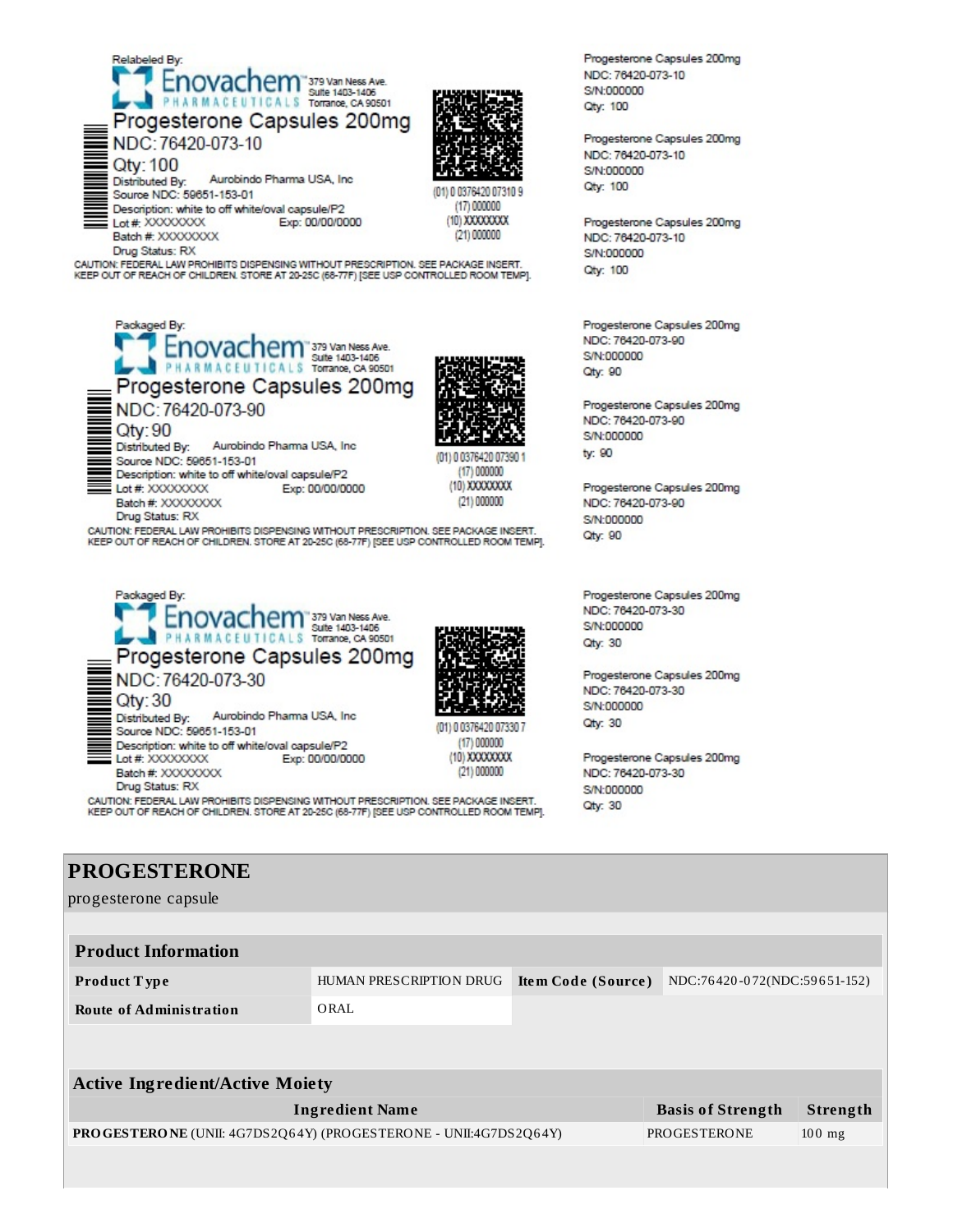|                                                                                         | <b>Ingredient Name</b>                                      |                             | Strength                  |
|-----------------------------------------------------------------------------------------|-------------------------------------------------------------|-----------------------------|---------------------------|
|                                                                                         |                                                             |                             |                           |
| <b>GLYCERIN</b> (UNII: PDC6A3C0OX)                                                      | <b>GELATIN TYPE B BOVINE (160 BLOOM) (UNII: 1T8387508X)</b> |                             |                           |
|                                                                                         | HYPROMELLOSE 2910 (6 MPA.S) (UNII: 0WZ8WG20P6)              |                             |                           |
|                                                                                         | FERROSOFERRIC OXIDE (UNII: XM0M87F357)                      |                             |                           |
|                                                                                         | LECITHIN, SOYBEAN (UNII: 1DI56QDM62)                        |                             |                           |
| PEANUT OIL (UNII: 5TL50QU0W4)                                                           |                                                             |                             |                           |
|                                                                                         | <b>PROPYLENE GLYCOL</b> (UNII: 6DC9Q167V3)                  |                             |                           |
| TITANIUM DIO XIDE (UNII: 15FIX9 V2JP)                                                   |                                                             |                             |                           |
|                                                                                         |                                                             |                             |                           |
|                                                                                         |                                                             |                             |                           |
| <b>Product Characteristics</b>                                                          |                                                             |                             |                           |
| Color                                                                                   | white (white to off white)                                  | <b>Score</b>                | no score                  |
| <b>Shape</b>                                                                            | <b>ROUND</b>                                                | <b>Size</b>                 | 8 mm                      |
| Flavor                                                                                  |                                                             | <b>Imprint Code</b>         | P <sub>1</sub>            |
|                                                                                         |                                                             |                             |                           |
| <b>Contains</b>                                                                         |                                                             |                             |                           |
|                                                                                         |                                                             |                             |                           |
|                                                                                         |                                                             |                             |                           |
|                                                                                         |                                                             |                             |                           |
| <b>Item Code</b>                                                                        | <b>Package Description</b>                                  | <b>Marketing Start Date</b> | <b>Marketing End Date</b> |
|                                                                                         | 100 in 1 BOTTLE; Type 0: Not a Combination Product          | 12/24/2019                  |                           |
|                                                                                         | 90 in 1 BOTTLE; Type 0: Not a Combination Product           | 12/24/2019                  |                           |
| <b>Packaging</b><br>#<br>1 NDC:76420-072-10<br>2 NDC:76420-072-90<br>3 NDC:76420-072-30 | 30 in 1 BOTTLE; Type 0: Not a Combination Product           | 12/24/2019                  |                           |
|                                                                                         |                                                             |                             |                           |
|                                                                                         |                                                             |                             |                           |
| <b>Marketing Information</b>                                                            |                                                             |                             |                           |
| <b>Marketing Category</b>                                                               | <b>Application Number or Monograph Citation</b>             | <b>Marketing Start Date</b> |                           |
|                                                                                         | ANDA211285                                                  | 10/26/2018                  | <b>Marketing End Date</b> |
|                                                                                         |                                                             |                             |                           |
| ANDA                                                                                    |                                                             |                             |                           |
| <b>PROGESTERONE</b>                                                                     |                                                             |                             |                           |

| <b>Product Information</b> |                         |                    |                              |
|----------------------------|-------------------------|--------------------|------------------------------|
| Product Type               | HUMAN PRESCRIPTION DRUG | Item Code (Source) | NDC:76420-073(NDC:59651-153) |
| Route of Administration    | ORAL                    |                    |                              |
|                            |                         |                    |                              |

| <b>Active Ingredient/Active Moiety</b>                           |                          |          |  |  |  |
|------------------------------------------------------------------|--------------------------|----------|--|--|--|
| <b>Ingredient Name</b>                                           | <b>Basis of Strength</b> | Strength |  |  |  |
| PROGESTERONE (UNII: 4G7DS2Q64Y) (PROGESTERONE - UNII:4G7DS2Q64Y) | PROGESTERONE             | $200$ mg |  |  |  |
|                                                                  |                          |          |  |  |  |
| <b>Inactive Ingredients</b>                                      |                          |          |  |  |  |
|                                                                  |                          |          |  |  |  |
| <b>Ingredient Name</b>                                           |                          | Strength |  |  |  |